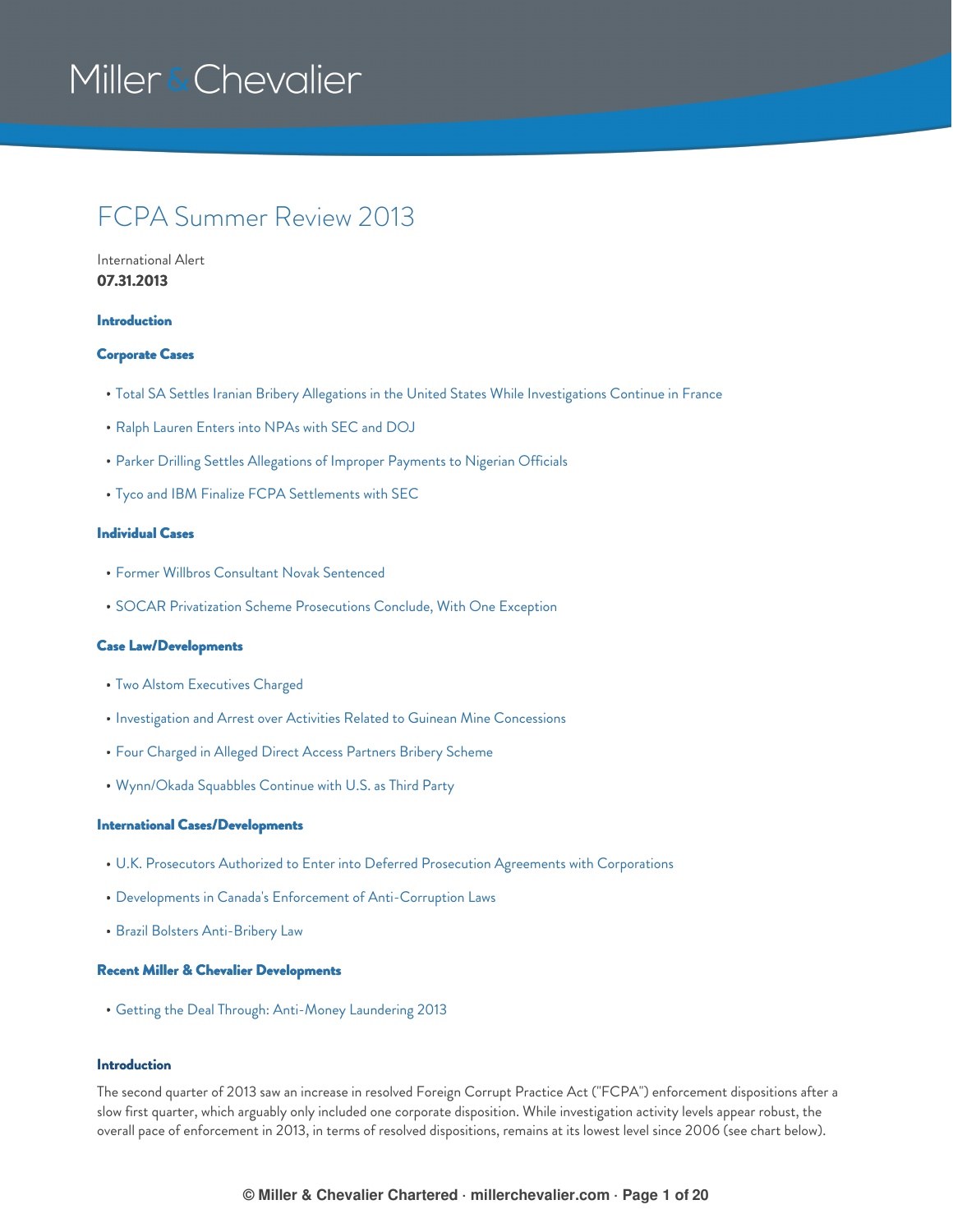

### **Resolved FCPA Enforcement Actions By Year**



SEC Corporate SEC Individual DOJ Corporate DOJ Individual

Note: Updated through July 30, 2013. These statistics count each distinct resolution involving a company and its affiliates as a separate enforcement action. They also include the resolved enforcement actions against Keyuan Petrochemicals, BAE and James Giffen as FCPA-related. Finally, convictions that have since been vacated have been removed as enforcement actions (e.g., Si Chan Wooh, Lindsey Mfg., the SHOT Show guilty pleas).

The second quarter began with the announcement on April 8, 2013, of a settlement between the Securities & Exchange Commission ("SEC") and the Dutch electronics giant Koninklijke Philips Electronics NV ("Philips") regarding improper payments Philips' Polish subsidiary allegedly made in connection with the sale of medical equipment to Polish hospitals (see FCPA Spring Review 2013). On April 16, 2013, the [Houston-based](https://www.millerchevalier.com/publication/fcpa-spring-review-2013) drilling services company Parker Drilling Co. settled FCPA charges with the Department of Justice ("DOJ") and SEC over improper payments the company allegedly made through an agent to resolve a customs dispute with the Nigerian government. On April 22, 2013, U.S. clothing manufacturer Ralph Lauren entered into parallel non-prosecution agreements ("NPAs") with the DOJ and SEC (the latter a first) to settle FCPA allegations over bribes allegedly paid to government officials in Argentina. Finally, on May 29, 2013, French oil and gas company Total, S.A. settled FCPA charges with the DOJ and SEC in connection with payments to a government official in Iran to obtain valuable oil and gas concessions.

There has been much commentary regarding the fact that nine of the ten largest FCPA dispositions to date, including the \$398 million action against the French company Total, have been brought against non-U.S. companies. However, as the chart below indicates, U.S. companies are nevertheless the overwhelming focus of the agencies' enforcement efforts, comprising over 65% of the companies known to have been under investigation since 2004 (resolved and unresolved).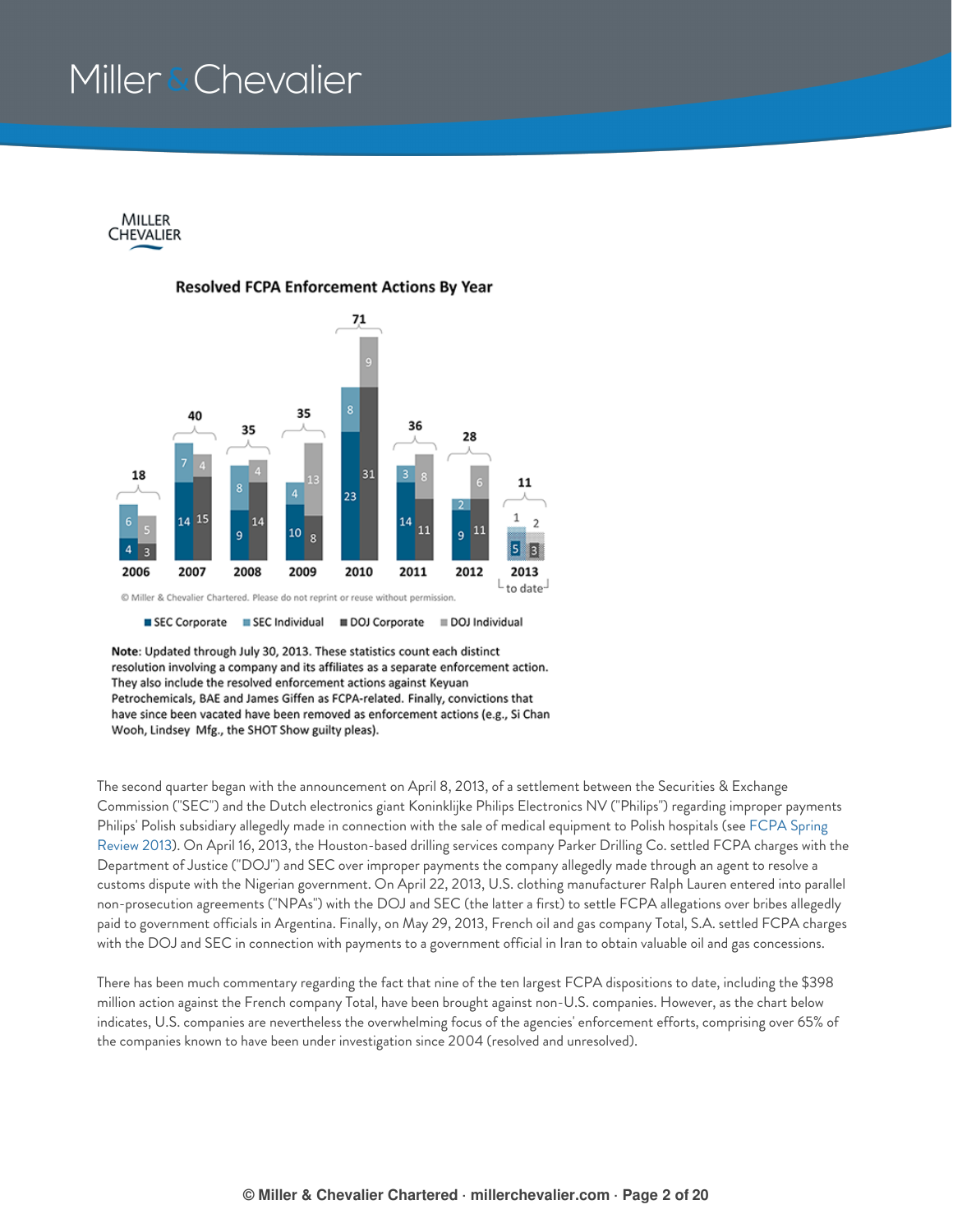

\* Through July 30, 2013. These statistics include resolved, unresolved and closed investigations. They also combine all related resolved enforcement actions involving a company and its subsidiaries

and affiliates and attribute the nationality of the company to the parent entity involved.

Parker Drilling's disposition is just the latest in a long-line of enforcement actions involving allegations of misconduct in Nigeria. The accompanying chart breaks down countries most frequently implicated in FCPA resolutions since 2009, led by China and Nigeria. Of the remaining countries implicated in enforcement actions this quarter, Poland (Philips) ranks 9th and Argentina (Ralph Lauren) ranks 11th. The enforcement action against Total relating to its conduct in Iran is somewhat unusual, largely because many companies are no longer willing to engage in business with Iran as a result of stringent sanctions imposed by the United States and European Union.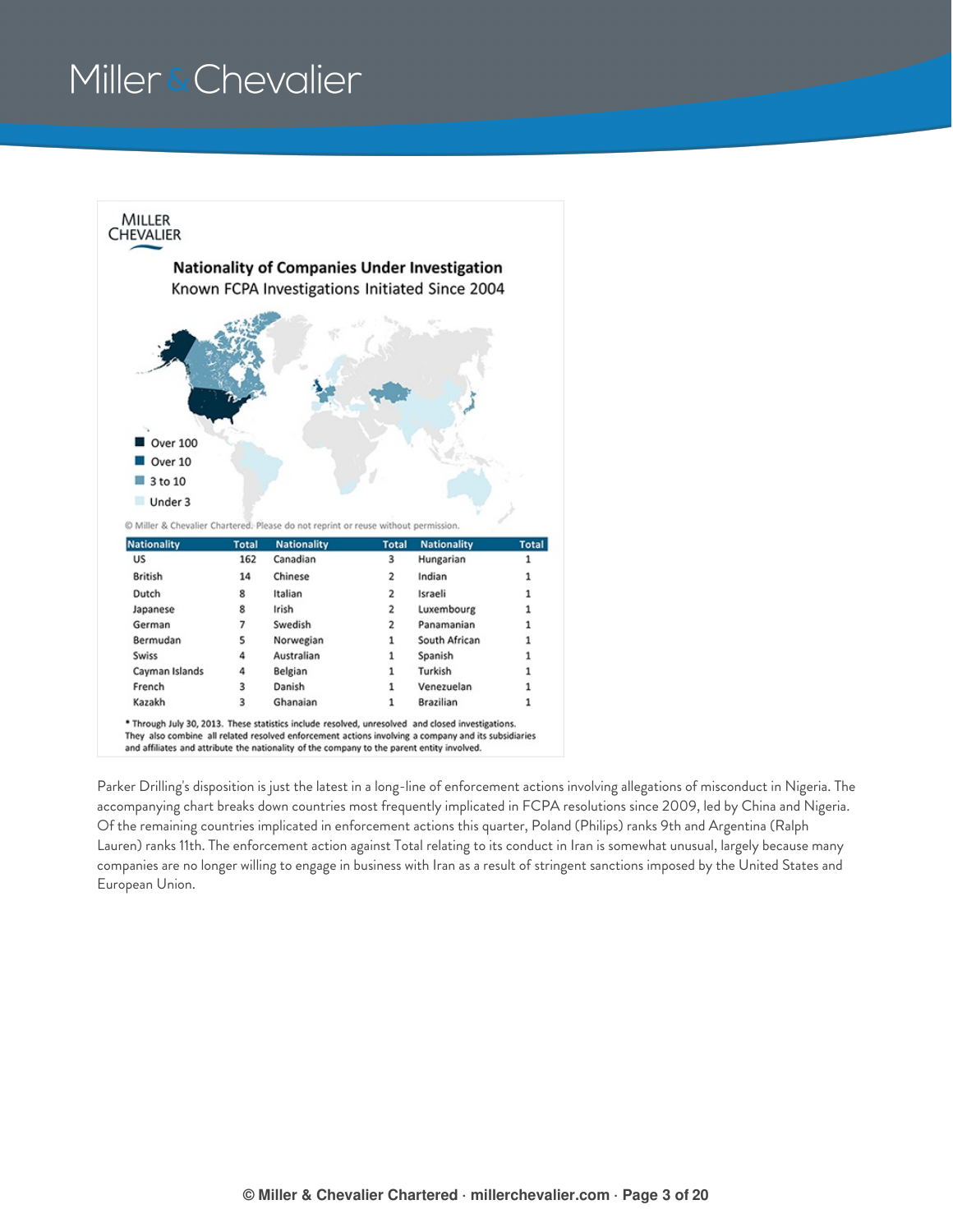

### **Countries Implicated Most Frequently** In Corporate FCPA Enforcement Actions 2009 - 2013 (July)



© Miller & Chevalier Chartered. Please do not reprint or reuse without permission.

#### 2009-2013 Current Totals

Note: Updated through July 30, 2013. This chart tracks each country implicated in the corporate FCPA dispositions brought by the SEC and DOJ from 2009-2013 (July). Where a matter involved more than one action brought against a particular company and its subsidiaries and affiliates, those actions are "combined" and counted as one.

As we noted in our last newsletter, despite the relative decrease in resolved enforcement actions this past year, reported data suggest that FCPA investigations continue apace. In 2013 thus far, we have identified new corporate investigations by the DOJ and/or SEC into eight companies (see Known Investigations Initiated Chart below).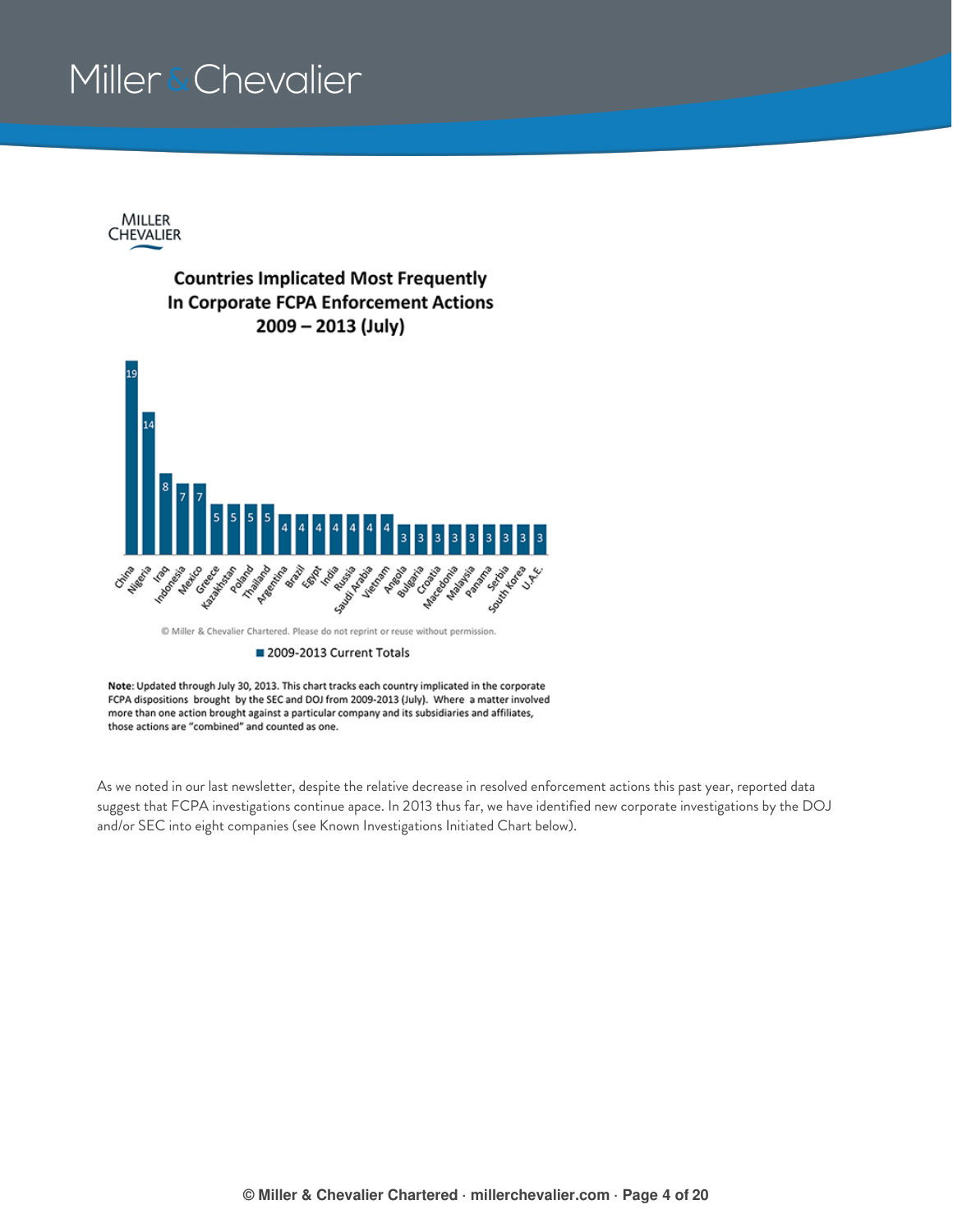MILLER CHEVALIER



Finally, the pace of disclosed "declinations" -- instances in which an agency decided to close an FCPA investigation without pursuing enforcement -- is continuing set a record pace in 2013, with 15 reported through July 30, 2013. As noted in our Spring Review, the agencies' current focus on closing out their existing backlog of cases with declinations, where appropriate, may be one reason why enforcement levels in 2012 and 2013 (thus far) have dipped.

Known FCPA Investigations Initiated from 2004 to 2013 (July)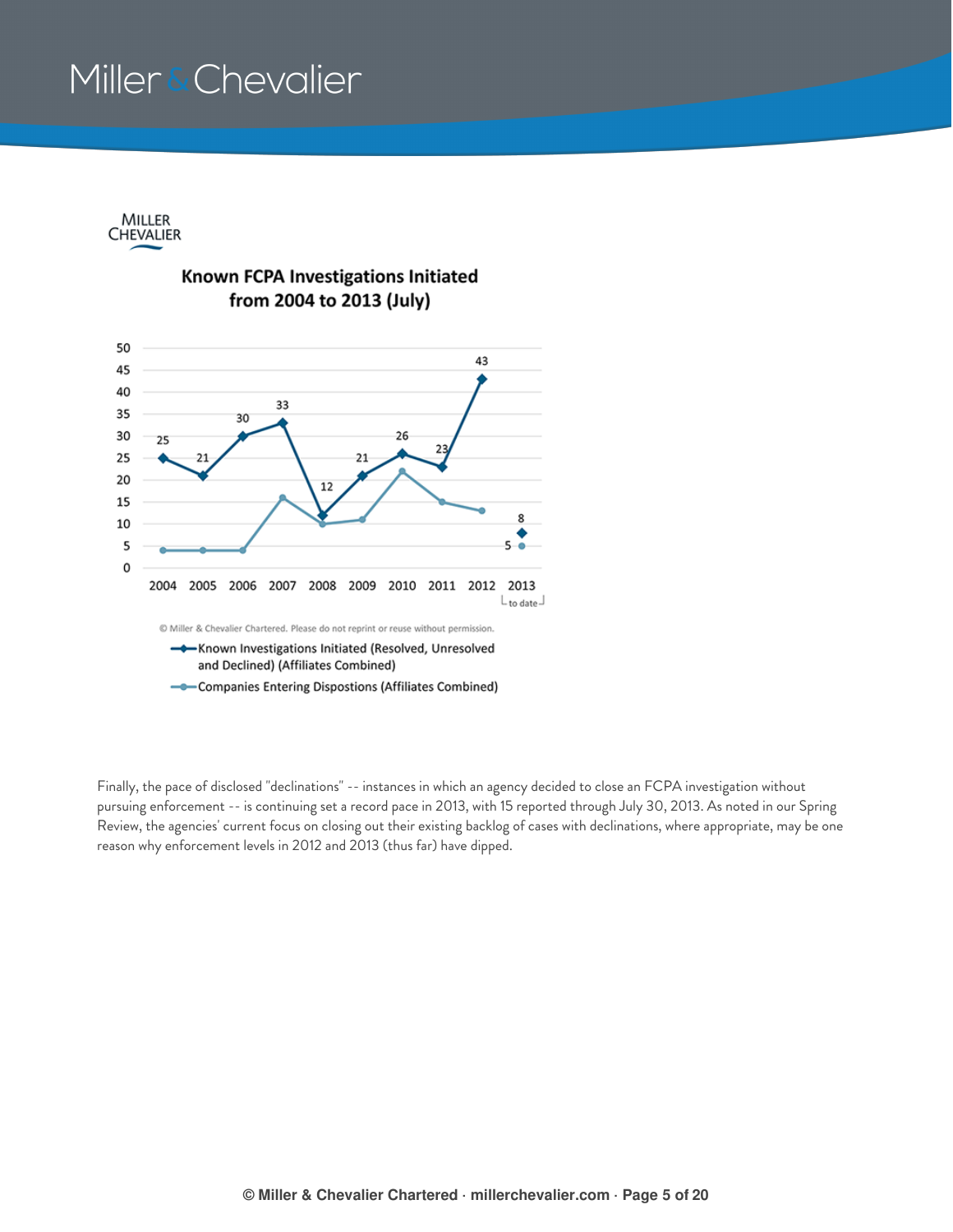

### <span id="page-5-0"></span>**Corporate Cases**

#### <span id="page-5-1"></span>**Total SA Settles Iranian Bribery Allegations in the United States While Investigations Continue in France**

On May 29, 2013, French oil and gas company Total SA ("Total") agreed to pay a combined amount of over \$398 million to settle SEC and DOJ allegations that it paid \$60 million in bribes between 1995 and 2004 to an Iranian official to help it obtain concessions related to the development of oil and gas fields in Iran. The payment includes \$153 million in civil disgorgement and prejudgment interest under an administrative [Cease-and-Desist](https://www.millerchevalier.com/sites/default/files/resources/FCPASummer2013_cease.pdf) Order ("CDO") from the SEC and a monetary penalty of \$245.2 million under a Deferred [Prosecution](https://www.millerchevalier.com/sites/default/files/resources/FCPASummer2013_DPA.pdf) Agreement ("DPA") with the DOJ filed in the U.S. District Court for the Eastern District of Virginia. Under the CDO and DPA, Total also agreed to retain an independent compliance monitor/consultant for three years. As reported in our FCPA Spring [Review](https://www.millerchevalier.com/publication/fcpa-spring-review-2013) 2013 and FCPA [Autumn](https://www.millerchevalier.com/publication/fcpa-autumn-review-2011) Review 2011 , the SEC and DOJ had been investigating Total since 2003, and had been in settlement negotiations with the company since 2010. This disposition represents the third-largest settlement involving a foreign company in FCPA history, and the fourth-largest settlement overall.

According to the DOJ press [release](https://www.millerchevalier.com/sites/default/files/resources/FCPASummer2013_DOJpr.pdf), French enforcement authorities have requested that Total, its chairman and chief executive officer, Christophe de Margerie, and two other individuals be referred to the Criminal Court for potential violations of French law, including France's foreign bribery law. The decision regarding whether to send Total and these individuals to trial currently rests with the magistrate in charge of the investigation. On July 8, 2013, French courts acquitted Total, Mr. de Margerie, and 17 other defendants in an unrelated corruption trial involving the U.N. [Oil-for-Food](https://www.millerchevalier.com/publication/fcpa-spring-review-2013) Program in Iraq, as discussed in our FCPA Spring Review 2013 and FCPA [Autumn](https://www.millerchevalier.com/publication/fcpa-autumn-review-2011) Review 2011 .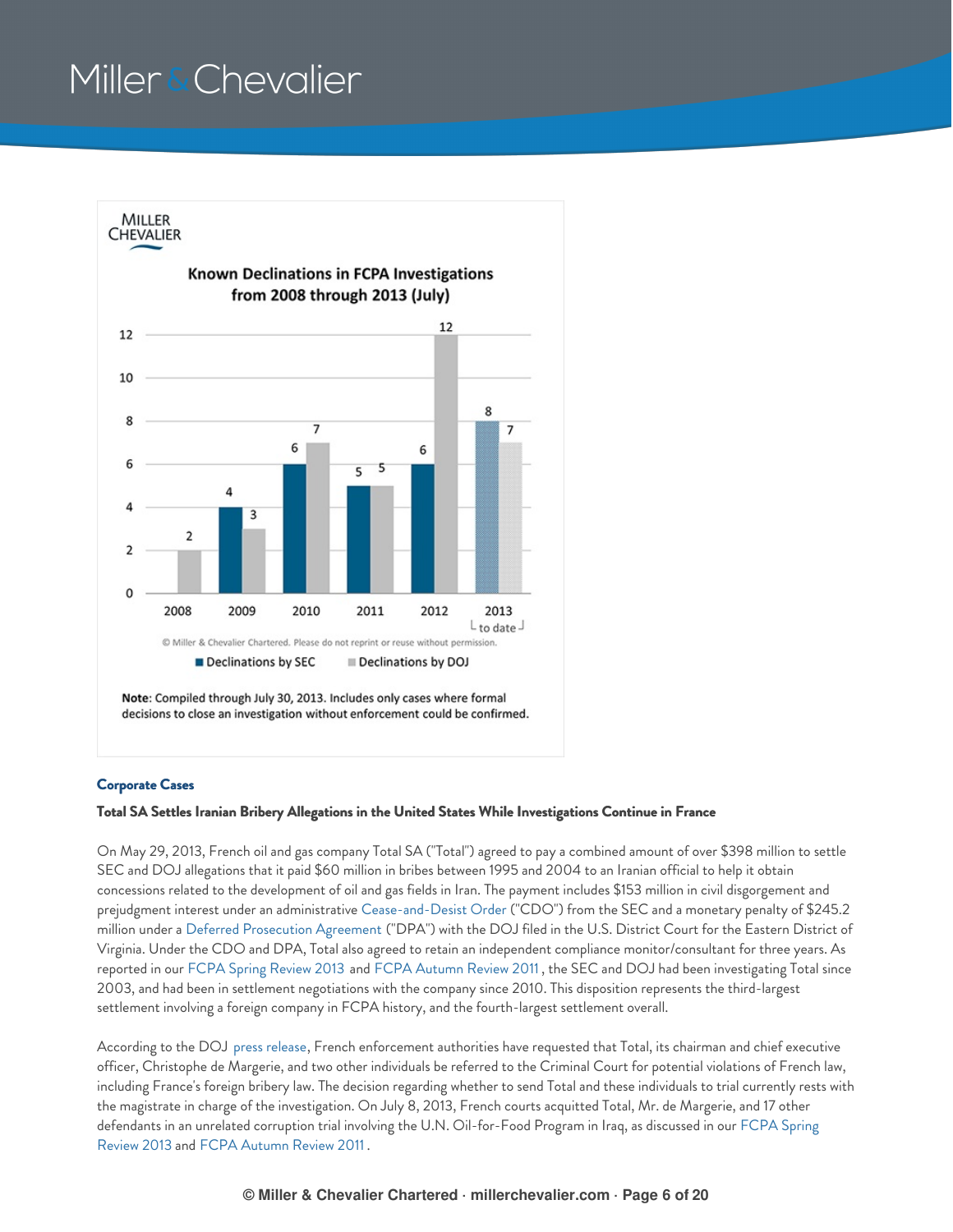Under the DOJ's Criminal [Information](https://www.millerchevalier.com/sites/default/files/resources/FCPASummer2013_information.pdf), Total was charged with one count of conspiracy to violate the anti-bribery provisions of the FCPA, one count of violating the internal controls provisions of the FCPA, and one count of violating the books and records provisions of the FCPA. The SEC based its charges under the CDO on the same underlying facts and alleged that Total violated the FCPA's anti-bribery, books and records, and internal controls provisions. The SEC and DOJ identified Total as an "issuer" under the FCPA because it had American Depository Shares registered with the SEC and traded American Depository Receipts on the New York Stock Exchange.

The conduct at issue involved the negotiation of two contracts between Total and the National Iranian Oil Company ("NIOC") in 1995 and 1997. The Information describes NIOC as a "government-owned corporation under the direction and control of the Ministry of Petroleum of Iran."

With respect to count one, the Information alleges that the purpose of the conspiracy was to violate the FCPA's anti-bribery provisions by obtaining and retaining oil and gas contracts through "the promise and payment of tens of millions of dollars in unlawful payments to an Iranian official and others." The pleadings describe the Iranian official as the head of two entities that were owned by the government of Iran, as well as a government advisor to a high-ranking Iranian official, thereby qualifying him as a "foreign official" under the FCPA. The Information does not specify anyone other than the Iranian official who was allegedly promised and received payments.

The Information alleges that Total caused its wholly-owned Bermuda-registered subsidiary Total International Ltd. ("Total International") to execute consulting agreements with two different intermediaries as a mechanism for Total to make payments to the Iranian official. The DOJ described the intermediaries as an employee of a Swiss private bank and a British Virgin Islands company. The Information identifies 20 overt acts spanning from 1995 to 2004 in furtherance of the conspiracy, resulting in approximately \$60 million of payments to the Iranian official from Total through the intermediaries for the purpose of inducing the official to use his influence in connection with the company's efforts to obtain and retain the oil and gas projects.

With regard to count two, the Information alleges that Total knowingly falsified and caused books, records, and accounts to be falsified by mischaracterizing unlawful payments under the various consulting agreements as "business development expenses," and improperly characterizing the unlawful consulting agreements as legitimate consulting agreements. Under count three, the Information alleges that Total knowingly circumvented and failed to implement a system of internal accounting controls sufficient to provide reasonable assurances that transactions and dispositions of Total's assets complied with applicable law, detailing specific internal control failures such as not performing due diligence on the parties to the consulting agreements.

In resolving the criminal charges alleged in the DPA, Total admitted, accepted, and acknowledged that it was responsible under U.S. law for the acts of its officers, employees, agents, and subsidiaries. Total agreed to engage a corporate compliance monitor, a French national, to evaluate "the effectiveness of Total's internal controls, record-keeping, and financial reporting policies and procedures as they relate to Total's current and ongoing compliance with the books and records, internal accounting controls, and anti-bribery provisions of the FCPA, the anti-corruption provisions of French law, and other applicable anti-corruption laws." The monitor will be expected to conduct and report on yearly reviews, but the DPA notes that the monitor may rely on "results of studies, reviews, audits, and analyses conducted by or on behalf of Total, and on sampling and testing methodologies." The DPA also notes that the monitor "is not expected to conduct its own inquiry into historical events...a comprehensive review of all business lines, all business activities, or all markets." Reports from the monitor will first be submitted to Total's Board of Directors and contemporaneously to French authorities so that the information can be forwarded to U.S. authorities in accordance with French law. In line with recent standard practice, the DPA allows for early termination if the need for the monitor has been eliminated and the other terms of the DPA have been satisfied.

Similarly, in resolving the SEC's administrative action, Total agreed to engage a French independent compliance consultant to review and report on the company's compliance with the FCPA. As with the corporate compliance monitor under the DPA, the consultant's task will be to focus on assessing and improving the effectiveness of Total's anti-corruption compliance program.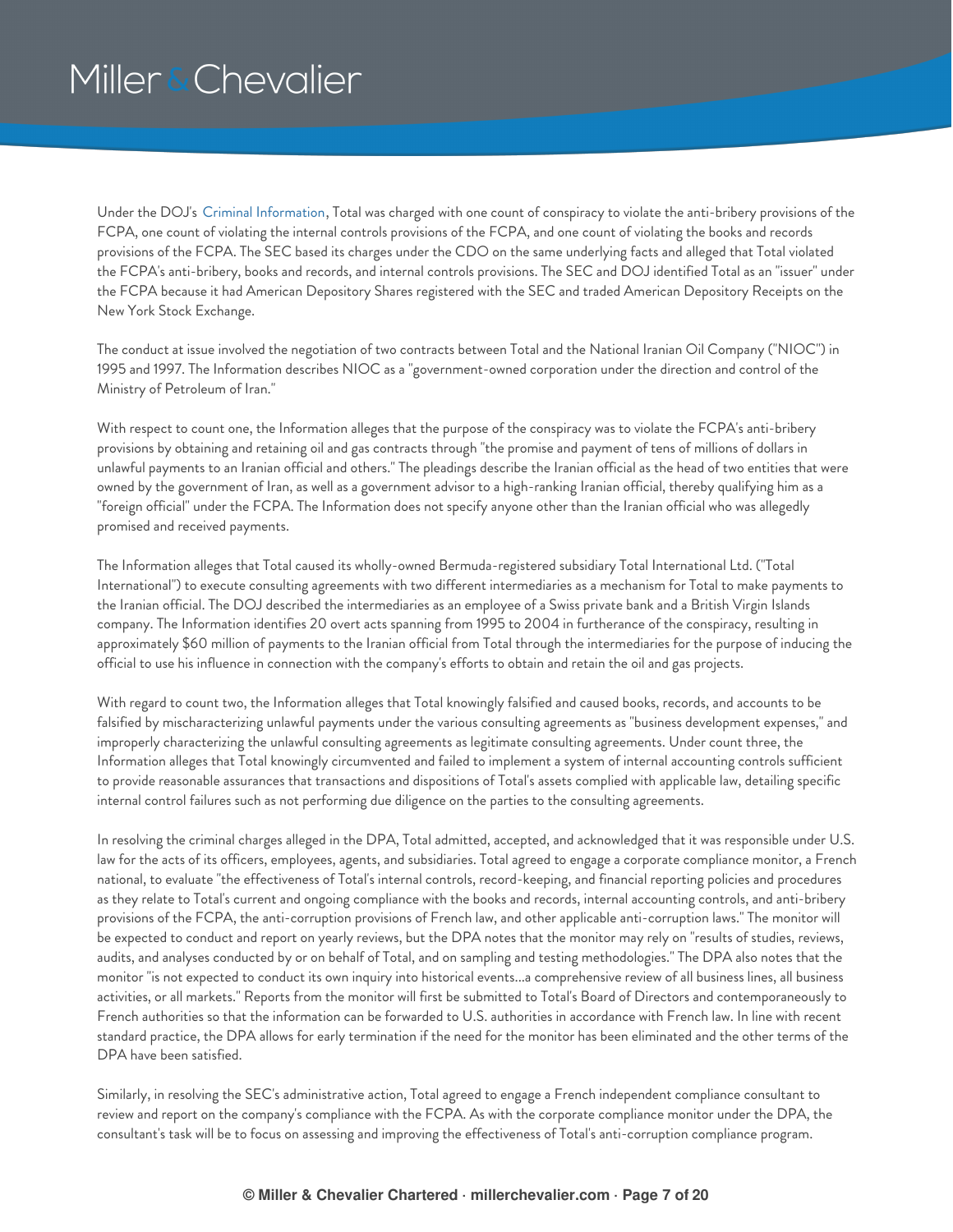#### **Noteworthy Aspects:**

- **Cooperation with French Authorities:** Both the DOJ press release and the SEC press [release](https://www.millerchevalier.com/sites/default/files/resources/FCPASummer2013_SECpr.pdf) acknowledge and applaud the cooperation and assistance of French law enforcement authorities, with the DOJ noting that this case represents "the first coordinated action by French and U.S. law enforcement in a major foreign bribery case." Close coordination between the two countries is highlighted by the DPA and CDO which structure the compliance monitorship/consultancy to account for French data protection and labor laws by requiring the monitor/consultant to be a French national and for all reporting regarding findings to be routed through French authorities so that they may relay information to U.S. authorities in accordance with French law.
- **Evidentiary Challenges:** In settling this enforcement action, the DOJ made an unusual statement in the DPA noting that "evidentiary challenges" were a relevant consideration in reaching the resolution, since "most of the underlying conduct occurred in the 1990s and early 2000s." Evidentiary challenges associated with prosecuting a case involving substantially dated communications and activities can include identifying relevant actors and confirming key facts. Additionally, evidentiary challenges can make it difficult to prove that an offense occurred within the applicable statute of limitations; indeed, such "challenges" are the reasons for the application of limitations periods in matters involving potentially criminal behavior. The public documents do not provide further details here, though it is often the practice of the agencies. Because the DPA is a negotiated settlement, unless there is an issue with the DPA's administration down the road, neither party will be able to test the sufficiency of the evidence in court.
- **Limited U.S. Nexus for Anti-Bribery Charge:** Out of the 20 overt acts identified in the Information to establish the conspiracy charge, only one act alleges a U.S. territorial nexus. Specifically, the Information cites a 1995 wire transfer of \$500,000 from a New York bank account belonging to Total's Bermuda-registered subsidiary Total International to a bank account in Switzerland. The DOJ presumably relied on this one wire to satisfy the interstate commerce requirement of the FCPA, which may have served as the jurisdictional hook for the conspiracy charge, as the remaining payments did not involve a U.S. nexus. The SEC in bringing the anti-bribery charge in its CDO did not set forth its basis for establishing jurisdiction. Notably, the \$500,000 transfer represents less than 1% of the total amount of bribery alleged (\$60 million).

### <span id="page-7-0"></span>**Ralph Lauren Enters into NPAs with SEC and DOJ**

On April 22, 2013, Ralph Lauren Corp. ("RLC") entered into simultaneous NPAs with the SEC and DOJ, representing the first time that the SEC and DOJ had entered into NPAs with a single defendant and the first time the SEC had entered into an NPA in connection with an FCPA violation.

The NPAs relate to actions taken by RLC's indirectly wholly-owned subsidiary in Argentina, P.R.L. - S.R.L. ("RLC Argentina") between 2005 and 2009. RLC Argentina's General Manager and other employees allegedly approved bribe payments through a customs broker to Argentine customs officials. According to the agreements, the bribes helped the company evade certain inspections, obtain customs clearance for certain items without the necessary paperwork, and obtain clearance for certain prohibited goods. The customs broker allegedly masked the payments, which totaled approximately \$568,000, as "Loading and Delivery Expenses" and "Stamp Tax/Label Tax" on invoices. The DOJ and SEC asserted that RLC Argentina also authorized several high value gifts to Argentinian government officials.

The SEC alleged that RLC violated the internal controls and books and records provisions of the FCPA by failing to conduct adequate due diligence with regard to the customs broker, by maintaining inadequate policies, procedures and training related to anti-corruption, and by inaccurately recording bribes in RCL Argentina's books, records and accounts. The DOJ, in turn, alleged that RLC violated the anti-bribery provisions of the FCPA based on the improper payments approved by the General Manager of RLC Argentina.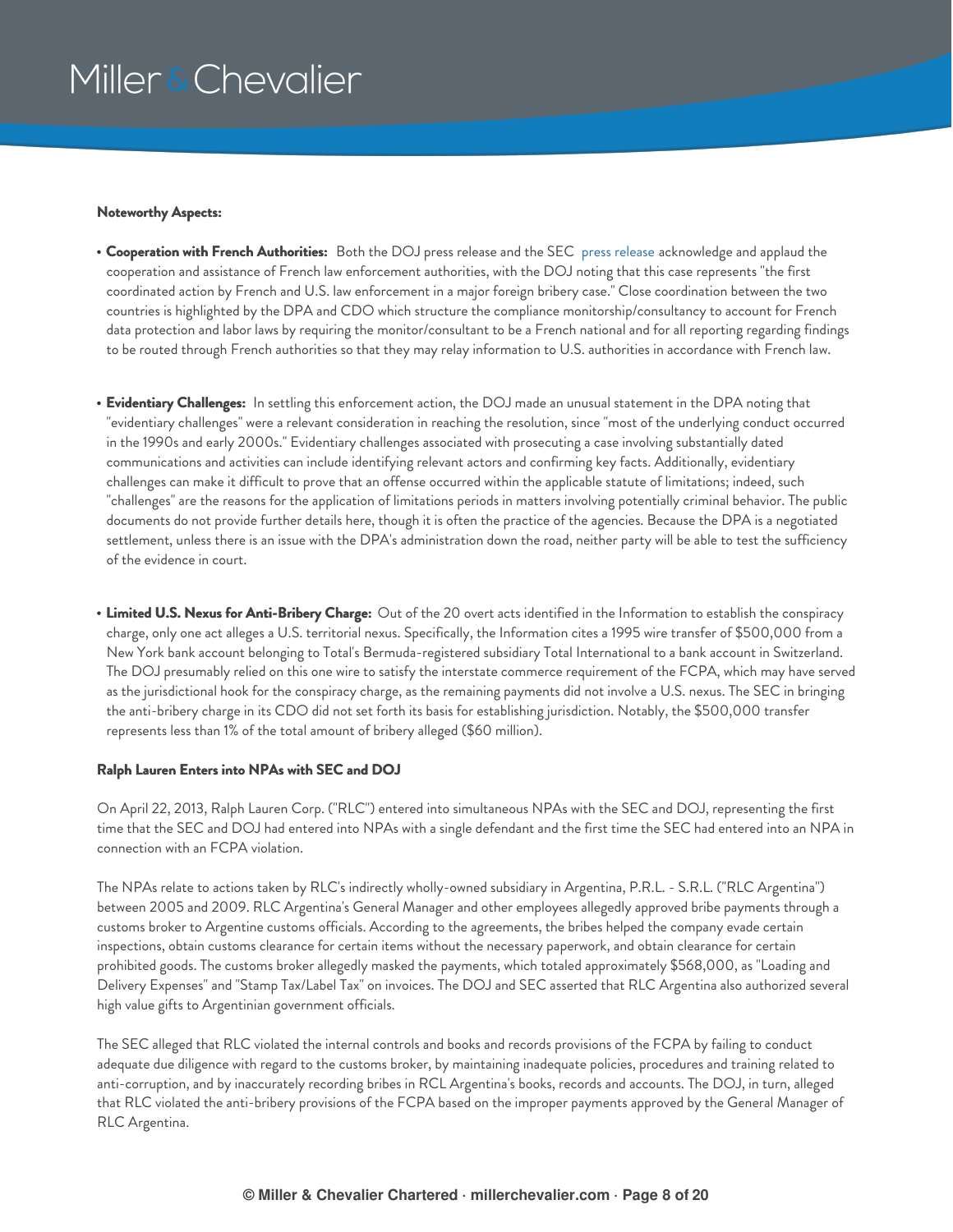In connection with the NPAs, RLC paid \$593,000 in disgorgement and \$141,846 in prejudgment interest to the SEC as well as a criminal fine of \$882,000 to the DOJ.

### **Noteworthy Aspects:**

- **Prompt Disclosure:** Both the SEC and DOJ cited RLC's timely reporting and cooperation as mitigating factors. RLC conducted an internal investigation into the alleged bribery and came forward to the SEC and DOJ within two weeks of learning of the illegal payments.
- **Expansive Assertion of Parent-Company Liability:** The DOJ deemed RLC liable under the FCPA's anti-bribery provisions for the actions of RLC Argentina based on the characterization of the General Manager of RLC Argentina as an "agent" of RLC. Notably, neither NPA included allegations of authorization, control, or knowledge of the General Manager's or RLC Argentina's actions by RLC, although they did note that RLC hired the General Manager in 2003. The DOJ's theory of liability may signal a more expansive approach to parent corporate liability on the part of the DOJ, going beyond even the guidelines published by the SEC and DOJ in A [Resource](http://www.justice.gov/criminal/fraud/fcpa/guidance/guide.pdf) Guide to U.S. Foreign Corrupt Practices Act , which states: "... DOJ and SEC evaluate the parent's control -- including the parent's knowledge and direction of the subsidiary's actions, both generally and in the context of the specific transaction -- when evaluating whether a subsidiary is an agent of the parent." As with other cases, this theory will not be tested in litigation, as RLC accepted the relevant language as part of the settlement.
- **Argentinian Response:** *The Wall Street Journal* [reported](http://www.wsj.com/articles/SB10001424127887324235304578438704093187288) that Argentina had requested information from the U.S. government related to the alleged bribes to Argentinian government officials paid by RLC Argentina, which has ceased operations in the country. This inquiry may result in follow-on prosecution in Argentina. However, prosecution for bribery-related offenses in Argentina is not always assured; as the Miller and Chevalier 2012 Latin America [Corruption](https://www.millerchevalier.com/sites/default/files/resources/FCPASummer2013_LACorruptionSurvey.pdf) Survey noted, only 54% of respondents in Argentina believe an offender is likely to be prosecuted in their country.

### <span id="page-8-0"></span>**Parker Drilling Settles Allegations of Improper Payments to Nigerian Officials**

On April 16, 2013, Houston, Texas-based Parker Drilling Company ("Parker Drilling") settled FCPA charges with the DOJ and SEC for allegedly making improper payments to Nigerian officials to reduce fines related to the importation of its rigs. The company entered into a DPA with the DOJ and agreed to pay an \$11.76 million penalty to settle charges under the FCPA's antibribery provisions. To resolve SEC charges under the FCPA's anti-bribery, books and records, and internal controls provisions, the company consented to an SEC judgment barring it from further FCPA violations. In addition, Parker Drilling agreed to pay disgorgement of \$3,050,000 and pre-judgment interest of \$1,040,818 but no civil fine in connection with the SEC judgment. Parker Drilling is subject to the FCPA as an issuer registered on the New York Stock Exchange.

According to the pleadings, Parker Drilling's customs agent, Panalpina World Transport (Nigeria) Limited ("Panalpina"), filed false paperwork on behalf of Parker Drilling suggesting that the company had physically exported and re-imported the oil rigs from Nigerian waters, when it in fact had not. The DPA's stipulated facts state that the Nigerian government subsequently determined Parker Drilling had improperly avoided Nigerian customs duties in connection with the importation of the rigs and assessed a \$3.8 million fine against the company.

According to the DPA, after the fine was imposed in April 2004, Parker Drilling directed a U.S. law firm to retain a third party agent who had been recommended by one of the law firm's clients. The DOJ and SEC documents fault Parker Drilling for directing the U.S. law firm to hire the agent, without conducting sufficient due diligence on the agent's qualifications. The pleadings also assert that Parker Drilling authorized a series of payments through the U.S. law firm to the agent, even though the agent had told the company that he intended to use the money to "entertain" Nigerian government officials and had requested funds using invoices that vaguely described the funds requested as "professional fees" and "expenses."

### **© Miller & Chevalier Chartered · millerchevalier.com · Page 9 of 20**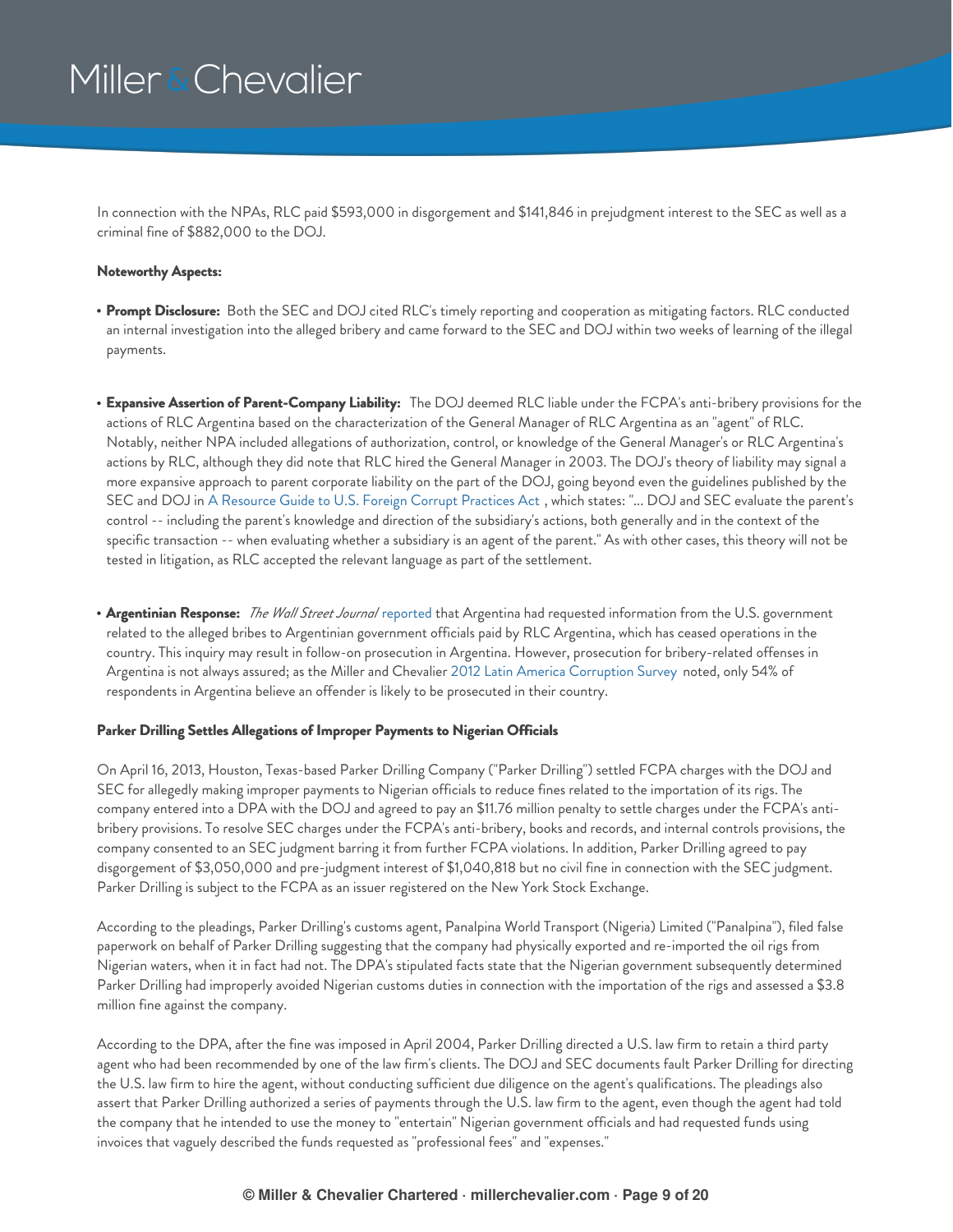According to the pleadings, Parker Drilling authorized approximately \$1.25 million in payments to the agent in connection with the efforts to reduce the customs fine. These payments were allegedly approved by two Parker Drilling executives. The DOJ and SEC asserted that the agent's actions succeeded in reducing Parker Drilling's Nigerian fines from \$3.8 million to \$750,000.

According to the DPA, Parker Drilling accepted responsibility for the violations committed by its officers, cooperated fully at all stages of the U.S. government's investigation, and implemented an extensive remediation program. As a result, the DOJ deferred criminal charges against the company and imposed a penalty that is 20 percent below the bottom of the standard fine range. While the government did not impose a monitor to supervise Parker Drilling's implementation of the compliance program, the company agreed to cooperate fully with the DOJ in any future matters relating to corrupt payments and provide periodic reports to the DOJ over the next three years regarding the implementation of its compliance program and internal controls policies and procedures.

#### **Noteworthy Aspects:**

- **Cooperation Credit:** As explained above, Parker Drilling avoided criminal prosecution and harsher penalties by cooperating with the agencies and voluntarily implementing a comprehensive compliance protocol. The DPA notes that Parker Drilling has transformed itself into a positive example of FCPA compliance by retaining a full-time compliance team, including a Chief Compliance Officer reporting directly to the CEO, and implementing a compliance-awareness initiative for its employees that includes the issuance of periodic anti-bribery compliance alerts.
- **Relationship to the Panalpina Investigations:** The background allegation -- that Panalpina filed false paperwork on behalf of Parker Drilling to avoid Nigerian customs duties on oil rigs -- closely tracks some of the allegations made by U.S. authorities in their late 2010 FCPA [settlements](https://www.millerchevalier.com/publication/fcpa-winter-review-2011) with Panalpina and six of its oil and gas industry customers, extensively discussed in our FCPA Winter Review 2011. However, in contrast to the 2010 settlements with Panalpina's customers, the agencies did not explicitly allege that Panalpina bribed Nigerian officials to process Parker Drilling's false paperwork, and charged Parker Drilling only for improper payments it allegedly made to avoid the subsequent fines assessed by the Nigerian government.
- **Importance of Due Diligence:** Although Parker Drilling worked through U.S. counsel when it retained and paid the Nigerian agent, the DOJ and SEC asserted that the company missed a number of red flags, including the agent's apparent lack of relevant credentials to properly address the customs issues, the agent's stated intent to entertain Nigerian government officials, and the agent's failure to produce detailed invoices. The resolution is a reminder that companies should ensure that third parties' interacting with officials have appropriate qualifications, should communicate expectations regarding business practices and documentation, and should scrutinize invoices submitted by third parties.
- **Involvement of U.S. Law Firm No Guarantee of Protection:** According to the DPA, many of the communications between the Nigerian agent and the two Parker Drilling executives were conducted through Parker Drilling's U.S. outside counsel, a law firm with multiple offices in the United States. The agreement with the agent specified that the agent would serve "as a consultant to [U.S. outside counsel] to provide professional assistance" to Parker Drilling. The U.S. law firm read and forwarded the agent's requests for "entertainment" expenses, often in amounts of more than \$100,000 at a time without receiving invoices from the agent. This situation demonstrates that relying on law firms to assist with issues in high-risk jurisdictions does not eliminate FCPA risk. Even when engaging a U.S. law firm, it is important for companies to take steps to mitigate FCPA risk and not delegate responsibility for FCPA compliance without verifying that the firm is experienced and sensitive to such issues.

#### <span id="page-9-0"></span>**Tyco and IBM Finalize FCPA Settlements with SEC**

As reported in our FCPA [Autumn](https://www.millerchevalier.com/publication/fcpa-autumn-review-2012) Review 2012 , Tyco International Ltd. ("Tyco") entered into a proposed Final Judgment with the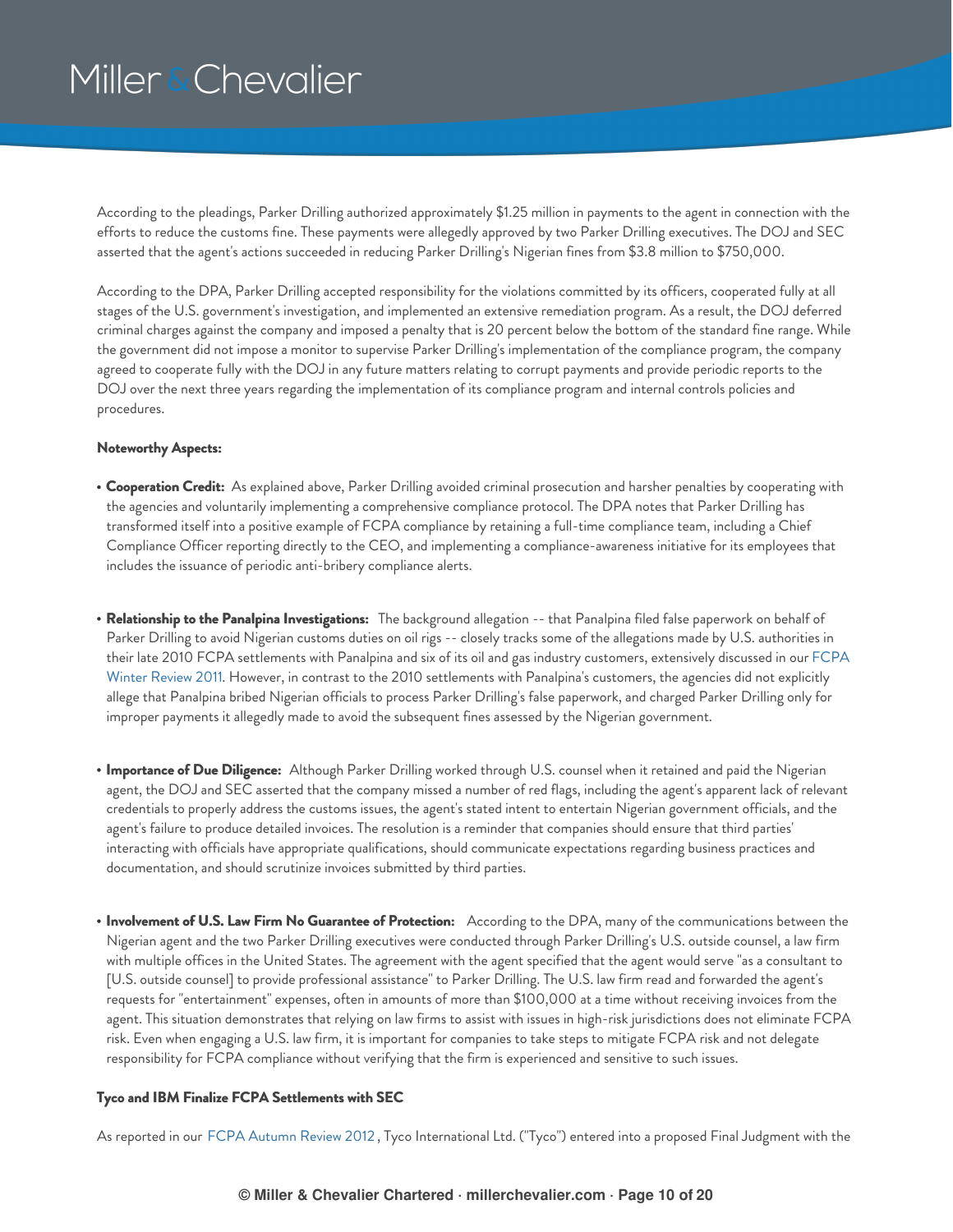SEC on September 24, 2012, in which it agreed to pay approximately \$13.1 million in penalties as a result of various bribery schemes operated by its subsidiaries in Asia and the Middle East from 2006 to 2009. The SEC had alleged that the Tyco subsidiaries knowingly falsified books and records to disguise illicit payments to officials. Those inaccurate records were then incorporated into Tyco's financial statements, which resulted in violations of the FCPA's books and records and internal controls provisions.

On June 17, 2013, nine months after the proposed Final Judgment, Tyco and the SEC officially finalized the \$13.1 million settlement, which was signed by U.S District Judge Richard J. Leon in the District of Columbia. The Final Judgment requires Tyco to pay \$10.5 million in disgorgement and \$2.6 million in prejudgment interest, and also permanently enjoins the company from any future violations of the FCPA's anti-bribery, books and records, and internal controls provisions.

The delay in approval of the settlement was most likely due to Judge Leon's insistence upon several additional reporting requirements not included in the original proposed Final Judgment. Tyco must now submit an annual report for two consecutive years to both the SEC and the court describing its efforts to comply with the FCPA and also report "immediately upon learning it is reasonably likely" that an FCPA violation may have occurred. Likewise, the company must report to both the court and the SEC within 60 days of learning it is subject to any major federal investigation or enforcement proceeding, major federal administrative proceeding, major civil litigation, or criminal investigation by the Department of Justice.

As discussed in our FCPA Winter [Review](https://www.millerchevalier.com/publication/fcpa-winter-review-2013) 2013 , Judge Leon also had previously refused to approve IBM's March 2011 proposed settlement with the SEC until additional reporting requirements were included. Although IBM initially opposed adopting the additional reporting requirements on grounds that they were unduly burdensome, on July 25, 2013, Judge Leon finally [approved](https://www.millerchevalier.com/sites/default/files/resources/FCPASummer2013_leonapproved.pdf) the settlement after IBM acquiesced. Like Tyco, IBM agreed to a two-year reporting requirement as to both potential FCPA violations and federal investigations. The company also agreed to pay a \$10 million fine and be permanently enjoined from future violations.

Despite both the Tyco and IBM agreement, this sort of judicial scrutiny of FCPA corporate settlements continues to be rare. However, the increased accountability imposed on companies by these additional requirements may become a more common feature of future settlement negotiations with the agencies.

### <span id="page-10-0"></span>**Individual Cases**

#### <span id="page-10-1"></span>**Former Willbros Consultant Novak Sentenced**

On May 3, 2013, Paul Novak, a former consultant for Willbros International Inc. ("WII"), a subsidiary of Houston-based Willbros Group Inc. ("Willbros"), was sentenced to prison for his role in a conspiracy to pay more than \$6 million in bribes to Nigerian government officials.

Novak pled guilty, in November 2009, to one count of conspiracy to violate the FCPA and one substantive count of violating the FCPA. He admitted that, while acting as WII's consultant, he conspired with others (including WII employees, two consulting firms, and employees of a major German company) to make around \$6 million in illicit payments to various Nigerian government and party officials in order to obtain and retain a major gas pipeline engineering, procurement, and construction project in the Niger Delta called the Eastern Gas Gathering System Project, a venture valued at around \$387 million. We discussed the details of the Willbros settlement in our FCPA Spring [Review](https://www.millerchevalier.com/publication/fcpa-spring-review-2008) 2008 and Novak's guilty plea in our FCPA Winter [Review](https://www.millerchevalier.com/publication/fcpa-winter-review-2010) 2010 .

Novak was sentenced to 15 months in prison, followed by two years of supervised release, and ordered to pay a \$1 million fine. [According](http://www.justice.gov/opa/pr/2013/May/13-crm-505.html) to the DOJ , the sentence "was consistent with the government's recommendation" and "took into consideration Novak's cooperation."

Novak's sentencing caps a prosecution that began in 2008 and saw SEC and DOJ settlements with Willbros and WII, three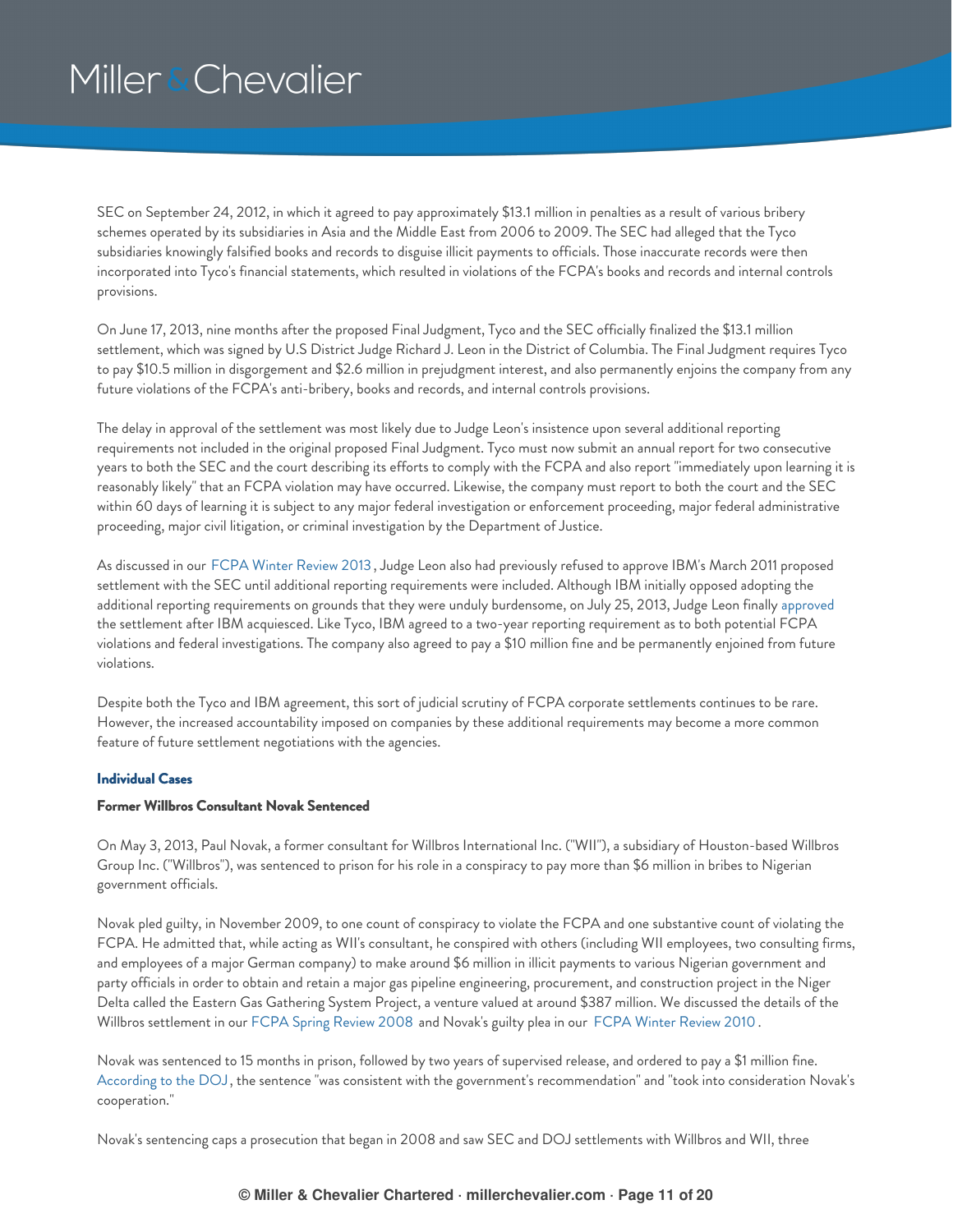individual civil settlements (Jason Steph, Gerald Jansen, and Lloyd Biggers) and two other criminal sentences (Jim Bob Brown and Jason Steph). Brown and Steph were sentenced, respectively, to: 12 months in prison, two years of supervised release, and a \$17,500 fine; and 15 months in prison, two years of supervised release, and a \$2,000 fine. The only person who still has charges pending stemming from the bribery scheme is Kenneth Tillery, the former president of WII, who remains a fugitive.

### <span id="page-11-0"></span>**SOCAR Privatization Scheme Prosecutions Conclude, With One Exception**

On May 10, 2013, Fredric Bourke Jr. reported to prison, 15 years after he began investing in a scheme to obtain control of shares in the State Oil Company of the Azerbaijan Republic ("SOCAR"). As reported in our FCPA [Autumn](https://www.millerchevalier.com/publication/fcpa-autumn-review-2009) Review 2009 , Bourke was indicted in 2005 and convicted on July 6, 2009 of conspiracy to violate the FCPA. The conviction arose from Bourke's involvement in a privatization scheme for SOCAR in which Bourke and several other co-defendants were accused of participating in a consortium, led by Victor Kozeny, which made payments to Azeri officials to promote the privatization program and to permit the consortium an ownership interest in the newly privatized entity.

Bourke appealed his conviction all the way to the Supreme Court, which denied his petition for *certiorari* on April 15, 2013 (see FCPA Spring [Review](https://www.millerchevalier.com/publication/fcpa-spring-review-2013) 2013). He maintained at trial and through his appeals that he did not know of Kozeny's plan to bribe Azeri officials when he invested in the scheme, and this insistence led to several notable legal rulings on the "conscious avoidance" doctrine, including rulings by the trial judge, Judge Scheindlin of the Southern District of New York, on a jury instruction on conscious avoidance (upheld by the Second Circuit) and on the types of evidence admissible to prove conscious avoidance (see FCPA Winter [Review](https://www.millerchevalier.com/publication/fcpa-winter-review-2012) 2012 ).

Judge Scheindlin sentenced Bourke, after his conviction, to a year and a day in prison and levied a million dollar fine. According to press [reports](http://www.bloomberg.com/news/2013-05-06/bourke-to-report-to-prison-15-yers-after-oil-deal-soured.html), the 67-year old Bourke will be serving his one-year sentence at a minimum-security facility in Englewood Colorado.

Another defendant implicated in the same scheme, Thomas Farrell, was [sentenced](https://www.millerchevalier.com/sites/default/files/resources/FCPASummer2013_sentenced.pdf) on April 26, 2013 to time served. Farrell pled guilty in 2003 to one count each of conspiracy to violate and substantive violation of the FCPA and [cooperated](https://www.millerchevalier.com/sites/default/files/resources/FCPASummer2013_pledguilty.pdf) with the government, including testifying against Bourke as to Bourke's knowledge of the bribery scheme. Farrell was accused of helping Kozeny to carry out the bribery scheme, including purchasing privatization vouchers and delivering bribe payments.

With Farrell's sentencing, prosecutions against all defendants implicated in the scheme have been completed, except Kozeny, who, according to press [reports](http://blogs.wsj.com/corruption-currents/2012/03/29/uk-privy-council-quashes-kozeny-extradition-to-us/), currently resides in the Bahamas and has so far successfully avoided extradition to the U.S.

### <span id="page-11-1"></span>**Case Law/Developments**

### <span id="page-11-2"></span>**Two Alstom Executives Charged**

On April 30, 2013, the DOJ [charged](https://www.millerchevalier.com/sites/default/files/resources/FCPASummer2013_Alstomindictment.pdf) William Pomponi and Frederic Pierucci, two former executives at French multinational conglomerate Alstom, with FCPA-related violations. Pomponi is a former vice president of regional sales at Alstom's Connecticut subsidiary, and is a U.S. citizen. Pierucci held executive level positions at Alstom and its subsidiaries, including Vice President of Global Sales. While working at the Alstom subsidiary in Connecticut, Pierucci, a French national, was a resident of the United States. The DOJ charged Pomponi and Pierucci each with two counts of conspiracy to violate the FCPA, four counts of violating the anti-bribery provisions of the FCPA, one count of conspiracy to commit money laundering and three counts of substantive money laundering violations. A third executive - David Rothschild - a former vice president of sales for Alstom USA, pled [guilty](http://www.justice.gov/criminal/fraud/fcpa/cases/rothschildd.html) in November, 2012, to a one year FCPA conspiracy (violation of the anti-bribery provisions) count.

Alstom provides equipment and services for power generation and high-speed rail transport. Shares of Alstom's stock were listed on the New York Stock Exchange until August 2004. Accordingly, until August 2004, Alstom was an "issuer." The DOJ's superseding indictment notes that the Alstom subsidiary at which the defendants worked was [headquartered](https://www.millerchevalier.com/sites/default/files/resources/FCPASummer2013_Alstomindictment.pdf) in Windsor, Connecticut, incorporated in Delaware, and "thus a 'domestic concern,' as that term is used in the FCPA." The indictment notes that Pierucci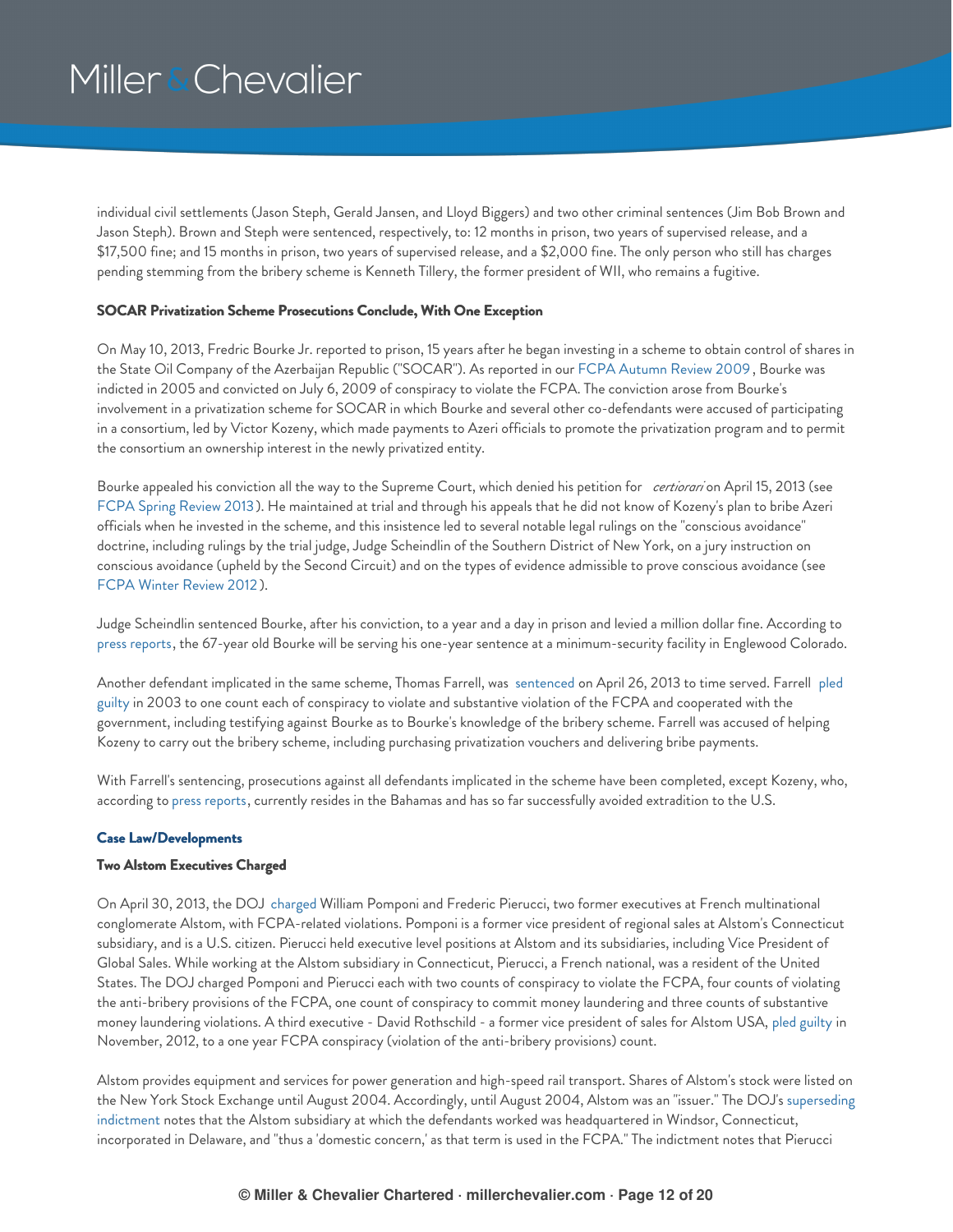and Pomponi were domestic concerns as a U.S. resident and a U.S. citizen respectively, and employees and agents of a domestic concern.

In its indictment, the DOJ stated that the defendants and others worked with consultants to bribe a member of the Indonesian Parliament and officials at the Indonesian state-owned electricity company. The DOJ alleged that the bribes helped Alstom and a consortium partner win a \$118 million contract. Specifically, the DOJ's documents state that the defendants retained two consultants to pay bribes to Indonesian officials. Allegedly, Alstom first retained Consultant A, who was to receive a commission based on the overall value of the contract, from which he was expected to pay bribes to Indonesian officials. According to the DOJ, the consultant received hundreds of thousands of dollars into his Maryland bank account, which he then transferred to a bank account in Indonesia for the benefit of the official. However, Pierucci, Pomponi and others at Alstom and its subsidiaries came to the conclusion that Consultant A was not effectively bribing key Indonesian officials, and they informed the consultant that going forward he would be responsible only for paying bribes to a member of parliament and that another consultant would pay bribes to the electricity company officials. The charges allege that Alstom deviated from its usual practice of paying consultants on a pro-rata basis in order to make a much larger up-front payment to the second consultant so that the consultant could "get the right influence." The DOJ's indictment includes extensive and detailed history of electronic communication among the defendants about the alleged acts in question.

Outside the United States, Alstom has also been under investigation for bribery for several years. On March 24, 2010, the SFO arrested three directors on the board of Alstom SA ("Alstom") in the United Kingdom on charges of bribery and corruption, conspiracy to pay bribes, money laundering and false accounting. Individuals arrested included the President of Alstom's U.K. division, its finance director, and its legal director and corporate secretary. These individuals were reportedly questioned at police stations and released without charge (see FCPA Spring [Review](https://www.millerchevalier.com/publication/fcpa-spring-review-2010) 2010).

Then, in November, 2011, the Swiss Office of the Attorney General announced a summary punishment order against Alstom Network Schweiz AG, a unit of Alstom SA, assessing a total penalty of 38.9 million Swiss francs (approximately \$41.3 million). After a two year investigation encompassing fifteen countries, the Swiss authorities charged Alstom with corporate negligence, stating that the company "did not take all necessary and reasonable organizational precautions to prevent bribery of foreign public officials in Latvia, Tunisia, and Malaysia" (see FCPA Winter [Review](https://www.millerchevalier.com/publication/fcpa-winter-review-2012) 2012 ).

Most recently, in February, 2012, the World Bank announced the debarment of Alstom Hydro France ("AHF") and Alstom Network Schweiz AG ("ANS") for alleged bribery related to a hydropower project in Zambia. According to a Bank press [release](http://web.worldbank.org/WBSITE/EXTERNAL/NEWS/0,,contentMDK:23123315~pagePK:64257043~piPK:437376~theSitePK:4607,00.html), in 2002, the two subsidiaries of French engineering company Alstom S.A. allegedly made an improper payment of €110,000 (approximately USD \$145,000) to an entity controlled by a former senior government official that they characterized as for "consultancy services" related to the Bank-financed Zambia Power Rehabilitation Project. ANS agreed to pay \$9.5 million in restitution.

#### <span id="page-12-0"></span>**Investigation and Arrest over Activities Related to Guinean Mine Concessions**

As noted in the FCPA Spring [Review](https://www.millerchevalier.com/publication/fcpa-spring-review-2013) 2013, on April 13, 2013, the DOJ announced the arrest of a French citizen, Frederic Cilins, in Florida on charges related to an ongoing federal grand jury investigation concerning potential FCPA and money laundering violations committed by BSG Resources, Ltd. ("BSGR"), a foreign company engaged in the mining of iron ore in the African Republic of Guinea. On April 15, 2013, a criminal complaint ("Complaint") was filed against Cilins charging three separate counts of (1) tampering with a witness; (2) obstruction of a criminal investigation; and (3) destruction, alteration, and falsification of records in a federal investigation, all of which stemmed from Cilins's alleged attempts between March and mid-April 2013 to bribe a cooperating witness in the investigation in exchange for the witness's promise to destroy documents responsive to a grand jury subpoena.

The charges against Cilins exposed the existence of a federal grand jury investigation into BSGR's procurement of a concession to extract iron ore from Guinea's Simandou Mountains ("Simandou Concession"), described as the site of one of the world's largest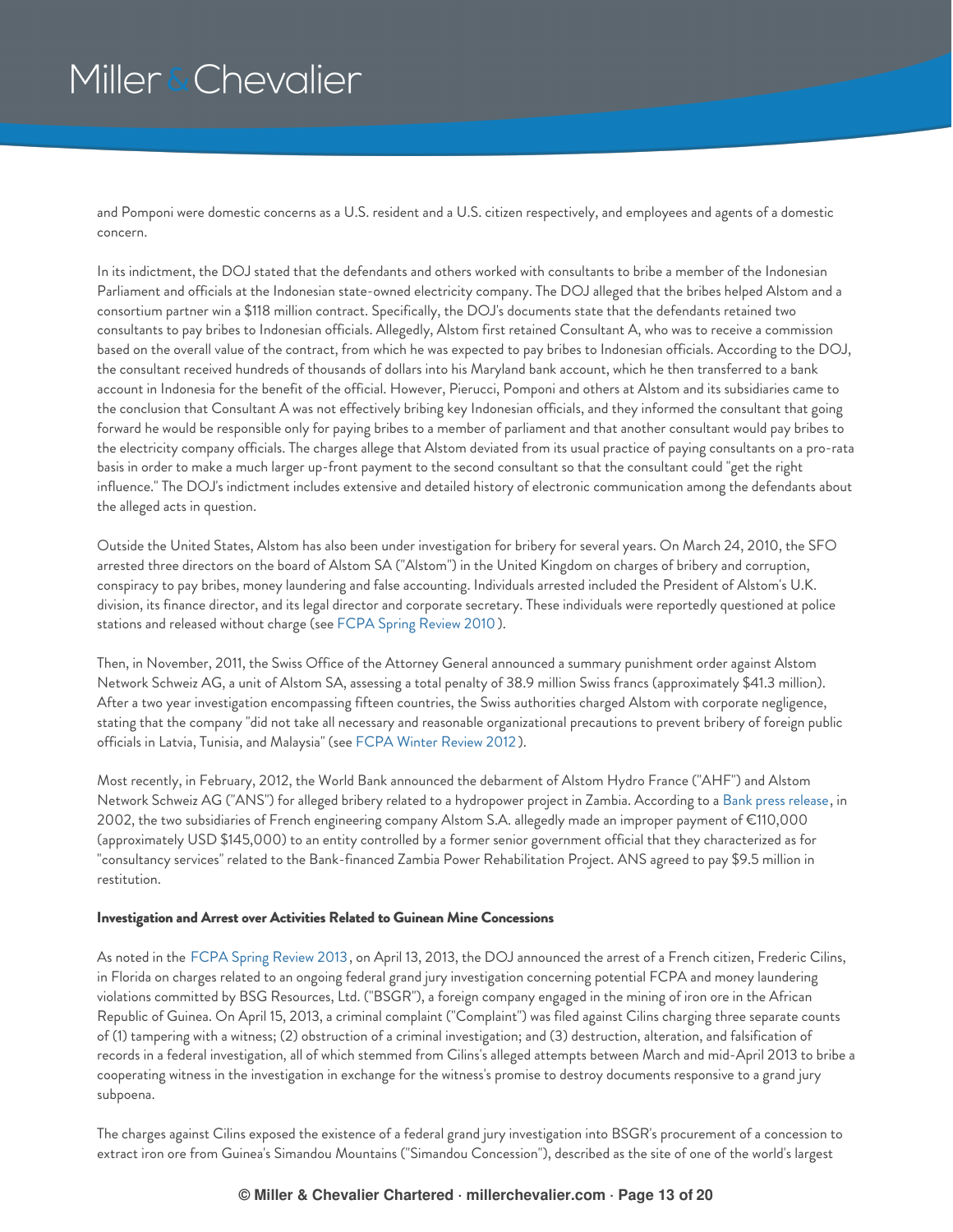known deposits of untapped iron ore. According to the Complaint filed against Cilins, BSGR's activities in Guinea have been under investigation since January 2013. A corresponding investigation is also ongoing in Guinea itself. At issue is whether BSGR obtained the Simandou Concession through the payment of bribes to officials of the former government of Guinea.

The U.S. government's cooperating witness has been identified as Mamadie Touré, one of several former wives of General Lansana Conté, the former dictator of Guinea who died in 2008, after nearly 20 years of rule. According to the Complaint, while General Conté was still in power, Cilins offered Touré \$12 million (to be distributed among Touré and other Guinean officials) to help BSGR secure the Simandou Concession through General Conté. Federal investigators obtained copies of contracts allegedly executed between a wholly-owned subsidiary of BSGR and Touré (and/or entities controlled by Touré) that set forth the terms by which BSGR would pay Touré to assist in securing the Simandou Concession. The Complaint cites five such contracts -- an Engagement Letter; two "Protocols" which discuss transferring 5% of the shares of the BSGR subsidiary to Touré's business; a Commission Contract allocating \$2 million for Touré's business to distribute to helpful officials; and a contract dated August 3, 2010, in which an additional \$5 million, payable in two installments spread two years apart over four years, was promised. The August 3, 2010 contract allegedly required Touré to conceal the source of the payments. According to the Complaint, Touré was paid in part through wire transfers to a bank account she controlled in Florida (Touré settled in Jacksonville, Florida after General Conté died).

The Complaint alleges that Touré began cooperating with federal investigators in March 2013. During the month of March, Touré and Cilins spoke several times on the phone and eventually arranged an in-person meeting on March 25, 2013, at an airport in Jacksonville. This meeting, like the earlier March phone calls between Touré and Cilins, was recorded and monitored by federal investigators. The Complaint alleges that Cilins told Touré that she would receive \$300,000 immediately, and that another payment would be made after Touré and Cilins destroyed documentation which, according to the Complaint, included the five contracts previously referenced. Cilins also allegedly told her that he had been questioned about BSGR's procurement of the Simandou Concession and that if Touré were questioned, she should deny that she had any involvement and deny that she received any money. When Touré asked how to respond if the U.S. government approached her, Cilins allegedly stated that this possibility was a primary reason why it was imperative that the documents he had referred to previously should be destroyed immediately.

Cilins allegedly met with Touré a second time, on April 11, 2013, at the same Jacksonville airport. This meeting was also monitored and recorded by federal investigators. According to the Complaint, Touré was instructed by the government to tell Cilins that she had been approached by FBI agents inquiring about bribe payments made to Guinean officials in exchange for mining contracts. Cilins allegedly replied that they urgently needed to destroy all documentation that the U.S. government was seeking. He noted that he had had obtained a report summarizing an investigation completed by a law firm that described Touré's participation in the Simandou Concession deal, and that the report referenced signed, sealed documentation on BSGR letterhead evidencing Touré's relationship with BSGR.

Cilins also allegedly told Touré that she needed to disclaim any involvement in the matter, to deny being married to General Conté, and to avoid saying anything over the phone. Cilins apparently also demanded to be present when Touré destroyed the documents; he allegedly stated that he had been instructed to see it happen in person. Cilins also allegedly told Touré that she would receive an extra \$1 million and a payment of \$5 million if BSGR successfully maneuvered through the investigations and retained the Simandou Concession. Finally, Cilins allegedly presented Touré with an attestation for her to sign that stated that she had never signed a contract with BSGR, never received money from BSGR, and never intervened in Guinea on the company's behalf.

Touré allegedly had brought only copies of various documents to the April 11, 2013 meeting and Cilins required another meeting to witness the destruction of the originals. According to the Complaint, Touré expressed concern about lying to the FBI and Cilins promised to try to secure an extra \$50,000 from a senior BSGR employee to provide to her. On April 14, 2013, Cilins and Touré allegedly met for a third time at the Jacksonville airport. After the meeting, Cilins was arrested by FBI agents who found \$20,000 in a Wells Fargo Bank envelope in Cilins's possession.

Bail was initially set in May at \$15 million, but the government argued that Cilins was a flight risk and the court revoked his bail on July 3, 2013. Israeli-born billionaire Beny Steinmetz, effectively the owner of BSGR, has been identified in the press as the person

### **© Miller & Chevalier Chartered · millerchevalier.com · Page 14 of 20**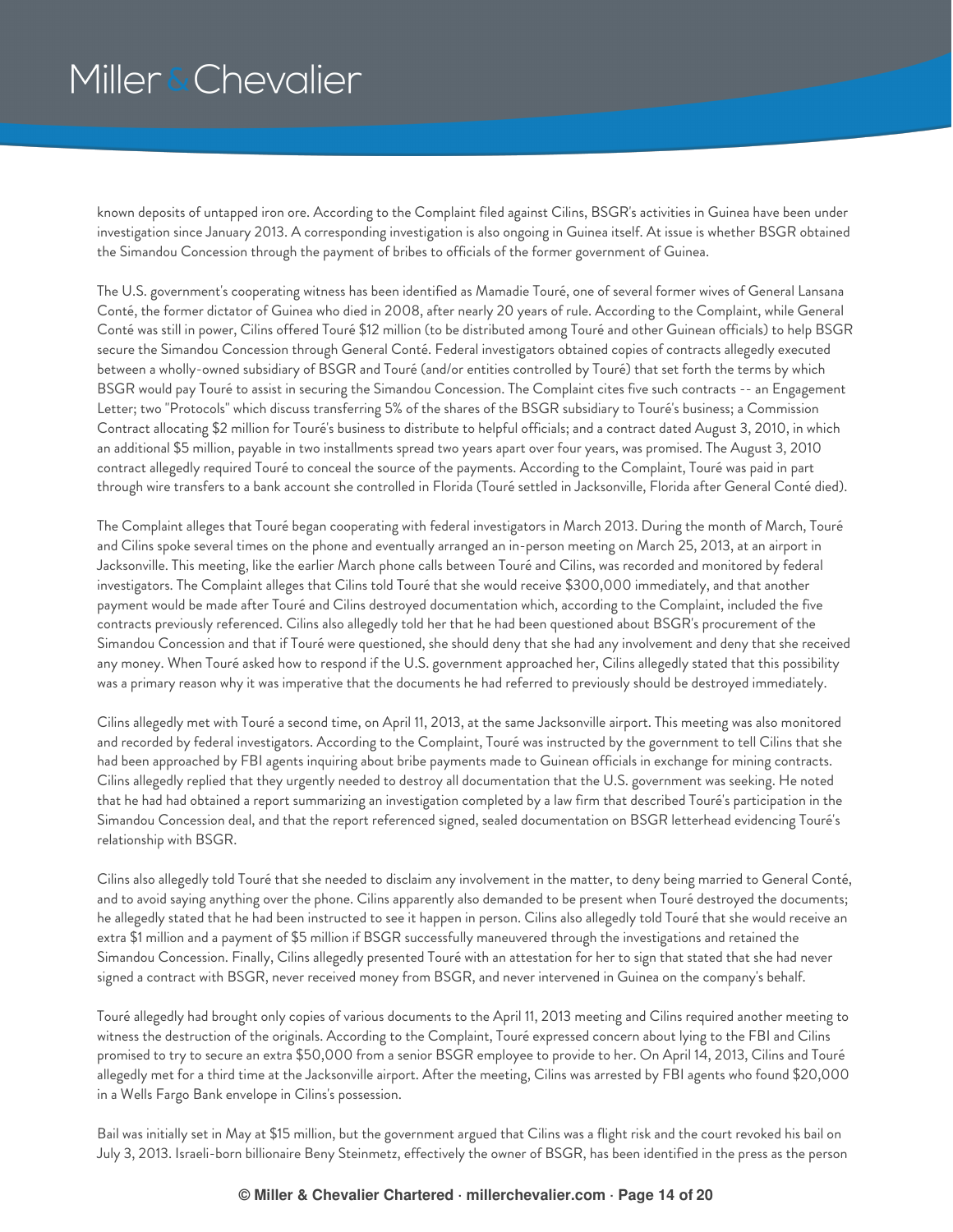referred to as "co-conspirator 1" in the Complaint, and Asher Avidan, a former member of Israel's internal security service, Shin Bet, has been identified as the head of BSGR's Guinea operations who signed many of the contracts with Touré (see New Yorker article). Although Steinmetz has denied asking Cilins to personally oversee the [destruction](http://www.newyorker.com/reporting/2013/07/08/130708fa_fact_keefe?currentPage=all) of documents in Touré's control, federal investigators have referenced in court documents a statement made by Cilins in a secretly recorded conversation with Touré that Steinmetz instructed Cilins to do so.

The Cilins investigation appears to be the tip of the iceberg of a multi-national investigation into BGSR's activities in Guinea. News reports indicate that the FBI has sent two teams of investigators to Guinea and that the U.K.'s Serious Fraud Office has also opened up an investigation into BGSR's activities -- not to mention Guinea's own investigation into the procurement of the Simandou Concession.

### <span id="page-14-0"></span>**Four Charged in Alleged Direct Access Partners Bribery Scheme**

Since May 2013, the DOJ has filed criminal charges against three Direct Access Partners ("DAP") executives and one Venezuelan government official for their involvement in an alleged bribery scheme to direct Venezuelan bond trading business to DAP. On May 7, the DOJ [charged](http://www.justice.gov/usao/nys/pressreleases/May13/ClarkeetalComplaintPR/Clarke%20et%20al%20Complaint.pdf) Tomas Alberto Clarke Bethancourt ("Clarke") and Jose Alejandro Hurtado ("Hurtado"), two DAP employees, with conspiracy to violate the FCPA's anti-bribery provisions, violation of the FCPA anti-bribery provisions, conspiracy to commit money laundering, money laundering, conspiracy to violate the Travel Act, and violation of the Travel Act.

In addition, on June 12, the DOJ arrested and [charged](http://www.justice.gov/usao/nys/pressreleases/June13/LujanArrestPR/Lujan,%20Ernesto%20Complaint.pdf) Ernesto Lujan ("Lujan"), the managing partner of DAP's Global Markets Group ("DAP Global") and head of DAP's Miami office. In its May 7 Criminal Complaint, the DOJ also charged Maria de los Angeles Gonzalez de Hernandez ("Gonzalez"), a former Vice President of Finance at Banco de Desarrollo Economico y Social de Venezuela ("BANDES"), Venezuela's state-run development bank, with money laundering and violation of the Travel Act. The Travel Act charges against the defendants are premised on violations of the anti-bribery provisions of the FCPA, as well as New York State Penal Law Sections 180.00 and 180.05, which prohibit commercial bribery.

In a separate action, the SEC [entered](http://www.sec.gov/litigation/complaints/2013/comp-pr2013-109.pdf) civil charges against Clarke, Hurtado, Lujan, and two others, alleging a number of related securities fraud charges. While DAP was not an "issuer" as defined under the FCPA, the company was a registered broker-dealer with the Commission. The company and its employees therefore were subject to SEC regulations and authority. The SEC's securities fraud charges allege that the individual defendants developed a system of sham trades and then fraudulently hid the profits in shell corporations and hidden bank accounts. According to the DOJ complaint, the alleged bribery scheme was uncovered during a periodic SEC examination of DAP as part of the agency's oversight over the broker-dealer's activities.

According to the DOJ Criminal Complaint, Clarke, Hurtado, and Lujan (domestic concerns under the FCPA) bribed Gonzalez to direct BANDES's bond trading business to DAP Global, which served institutional clients by providing fixed price trading services buying and selling sovereign debt. From December 2008 through October 2010, the four defendants allegedly participated in an arrangement in which Gonzalez directed investment business she controlled at BANDES to DAP Global in exchange for a share of the commissions generated by these trades. The DOJ Complaint notes that the majority of DAP's revenue during 2009 and 2010, over \$60 million, resulted from this arrangement.

The DOJ and SEC also allege that many of the transactions orchestrated by the defendants were fraudulent in nature, having "no legitimate business purpose." For example, in January 2010, DAP Global executed at least two "round-trip" trades with BANDES in which DAP bought bonds from BANDES and immediately sold those same bonds back to BANDES at a steep markup.

In order to conceal their payments to Gonzalez, the defendants allegedly funneled money through a network of offshore bank accounts and shell corporations owned by the defendants in Switzerland and Panama. As explained in the SEC Complaint, Clarke and Hurtado transferred commissions generated from BANDES trades to Gonzalez by disguising them as "various forms of sham compensation to Hurtado . . . with the understanding that a portion of those payments would then be remitted to Gonzalez." All told, Gonzalez allegedly received at least \$9 million in bribes and kickbacks between 2009 and 2010. Interestingly, Clarke,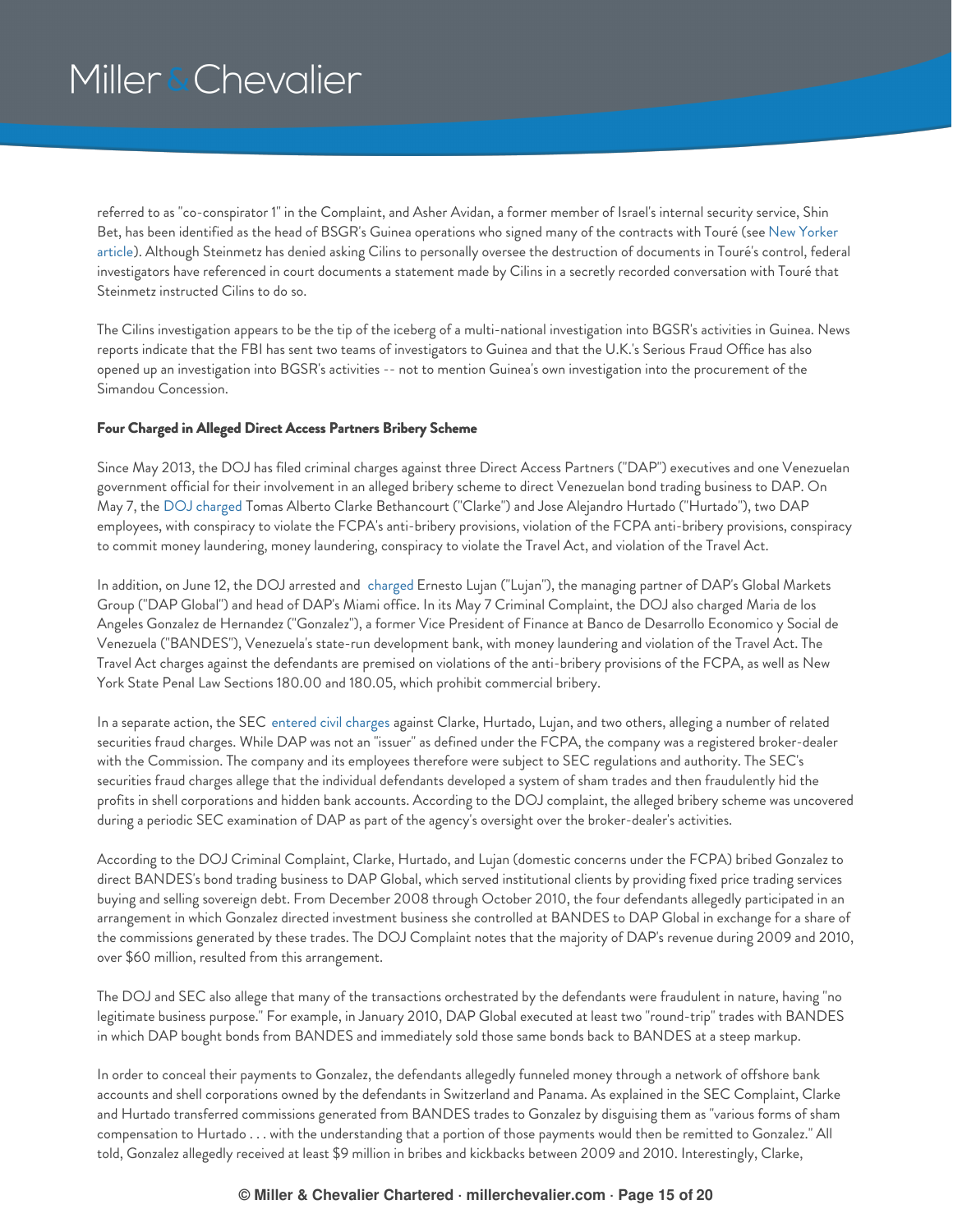Hurtado, and Lujan often falsified the size of DAP's markups to BANDES in order to underpay Gonzalez, according to the pleadings.

In addition to the SEC and DOJ charges, the government has filed a civil [forfeiture](http://www.justice.gov/usao/nys/pressreleases/May13/ClarkeetalComplaintPR/Cartagena%20International,%20et%20al.%20Civil%20Forfeiture%20Complaint%2013%20Civ%203028.pdf) action seeking the forfeit of assets, property, and bank accounts associated with this bribery scheme.

#### **Noteworthy Aspects:**

- **FCPA Enforcement Heightens a Focus on the Financial Sector:** The charges in this case demonstrate the government's continuing emphasis on investigating and prosecuting FCPA violations in the financial sector. A DOJ press [release](http://www.justice.gov/usao/nys/pressreleases/May13/ClarkeetalComplaintPR.php) quotes Acting Assistant Attorney General Mythili Raman as stating that the Clarke prosecution "is a wake-up call to anyone in the financial services industry who thinks bribery is the way to get ahead." Other investigations in the financial sector include the 2007 NPA between the DOJ and Omega Advisors over alleged bribery in Azerbaijan, which was [summarized](https://www.millerchevalier.com/publication/fcpa-autumn-review-2007) in the FCPA Autumn Review 2007, the action involving a former executive of Morgan Stanley, discussed in the FCPA [Summer](https://www.millerchevalier.com/publication/fcpa-summer-review-2012) Review 2012, and the ongoing FCPA-related investigation of Barclays. As noted, the charges in this matter were first uncovered by a periodic SEC examination of DAP. Such periodic examinations of financial sector businesses have increased as a result of the Dodd-Frank financial reform and may be an effective tool for the government to detect FCPA violations.
- **Prosecution of a Foreign Official:** This case is also notable for the concurrent prosecution of Ms. Gonzalez, a foreign official. According to the DOJ press release, Ms. Gonzalez was arrested in Miami, Florida on May 3, 2013, and charged with violating the Travel Act and Money Laundering Control Act. As a foreign government official and alleged recipient of bribes, Gonzalez is not directly covered by the FCPA. The prosecution of Ms. Gonzalez, however, is in keeping with prior efforts to prosecute foreign officials for their [involvement](https://www.millerchevalier.com/publication/fcpa-summer-review-2010) in bribery schemes, such as in the 2010 Haiti Teleco prosecution as reported in our FCPA Summer Review 2010.
- **DAP Goes Out of Business:** Following the initial DOJ complaint against Clarke, Hurtado, and Gonzalez, Goldman Sachs, DAP's clearing agent, ceased clearing the company's trades. Other financial institutions soon stopped doing business with DAP as well. As a result, DAP was forced to stop handling orders and has since shut down entirely. The dramatic demise of DAP demonstrates that FCPA issues can have devastating consequences on a company's image and bottom line.

#### <span id="page-15-0"></span>**Wynn/Okada Squabbles Continue with U.S. as Third Party**

In early July 2013, federal investigators with the SEC announced that they had concluded their investigation into allegations that Wynn Resorts, a casino industry conglomerate, donated \$135 million to the University of Macau Development Foundation ("UMDF") in an effort to curry favor with Macau public officials as Wynn Resorts pursued land rights in order to build a third casino there. The allegations of misconduct and potential violations of the FCPA were leveled against the company by Kazuo Okada, the former single largest shareholder of Wynn Resorts, and former friend and business partner of Wynn Resorts' CEO Steve Wynn. According to press reports, the company received a letter from the SEC in which the agency declared that, as a result of its investigation, it would not pursue an enforcement action against Wynn Resorts. Nevada gaming officials, after conducting an investigation of their own, also found no evidence of any misconduct in connection with Wynn Resorts' donation to the UMDF. However, Okada himself, is now under federal investigation for allegations that he bribed public officials in the Philippines.

The boardroom drama between Okada and Wynn has been ongoing at least since 2011, when Wynn Resorts decided against backing an Okada-led casino project in the Philippines. In the aftermath of that decision, Okada, the former vice chairman and member of the board of directors of Wynn Resorts, opposed the company's donation pledge to the UMDF. Okada even brought suit in a Nevada state court seeking documents related to the pledge.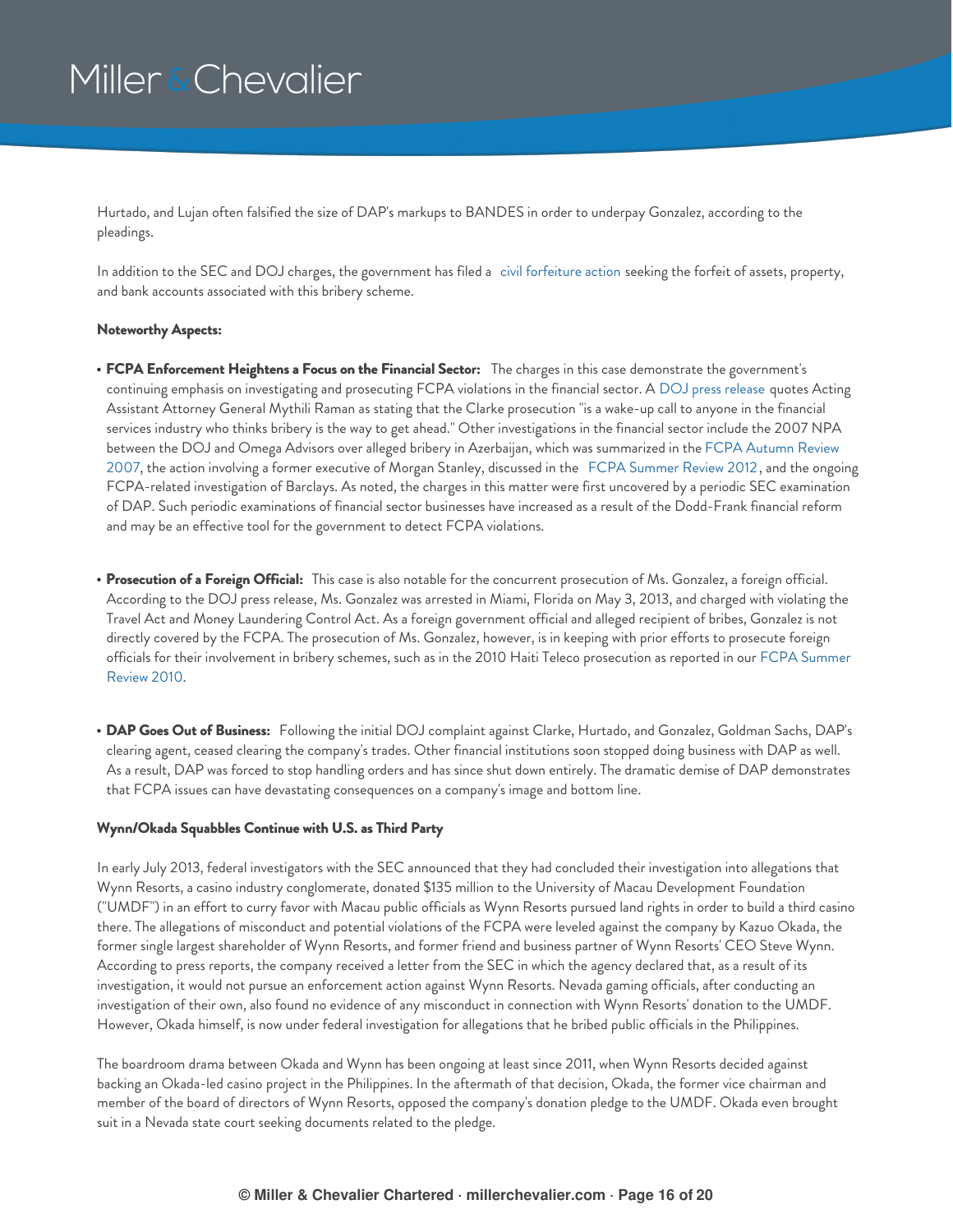In November 2011, Wynn Resorts hired former FBI director Louis Freeh's firm to conduct an internal investigation into Okada's efforts to establish a casino in the Philippines. According to press accounts, the Freeh report was released in February 2012, and accused Okada of making improper payments to Philippine gaming officials. Largely on the basis of the Freeh report, Wynn Resorts forcibly redeemed Okada's approximately 20% share of the company at a 30% discount to its market price, and removed Okada as a director of the company.

Wynn Resorts also filed suit against Okada for breach of fiduciary duty in Nevada state court. In the suit, Wynn Resorts alleged that Okada gave more than \$110,000 in improper payments and gifts to Philippine officials, including the country's chief gambling regulator. Wynn Resorts claimed that Okada's conduct in the Philippines threatened Wynn Resorts' gaming licenses in Nevada and elsewhere due to Okada's status as a controlling shareholder. Okada then counter-sued in March 2012, and challenged the discounted redemption of his stake in Wynn Resorts -- a discount worth \$800 million.

In August 2012, Okada filed a \$143 million defamation lawsuit in Japan against Wynn Resorts and Steve Wynn himself, claiming that not only had his image been tarnished, but that his company, Universal Entertainment Corp., had lost business and its stock value had dropped as a result of the Wynn allegations against Okada.

In April 2013, the U.S. government filed a motion to intervene in the lawsuit that Wynn Resorts had brought against Okada in February 2012. The U.S. government sought a temporary halt to the collection of evidence in the suit. The government claimed that there was a substantial overlap between the facts at issue in the civil litigation and the government's criminal investigation, and the United States was concerned that proceeding with civil discovery could compromise the criminal investigation.

The SEC's announcement that it will not pursue a civil enforcement action does not mean that the U.S. government's involvement in the Wynn/Okada dispute is at an end. The April 2013 motion to intervene strongly suggests that a criminal investigation by the DOJ is ongoing. The internecine corporate battle between the two former friends and business partners has opened up a Pandora's box for both men and the companies with whom they are associated. While most companies agonize over whether to disclose potential FCPA violations to federal investigators, Wynn and Okada have essentially invited the U.S. government to explore their activities, both foreign and domestic. It remains to be seen whether Okada will be able to navigate the investigations into his activities as well as Wynn Resorts did with the SEC's investigation into the company's donation to UMDF.

### <span id="page-16-0"></span>**International Cases/Developments**

### <span id="page-16-1"></span>**U.K. Prosecutors Authorized to Enter into Deferred Prosecution Agreements with Corporations**

Beginning in February 2014, the Serious Fraud Office ("SFO") and the Crown Prosecution Service ("CPS") will be permitted to enter into DPAs with cooperating corporate defendants to settle prosecutions for fraud, bribery, and economic crimes. As discussed in our FCPA Winter [Review](https://www.millerchevalier.com/publication/fcpa-winter-review-2013) 2013 , the use of DPAs against corporations was introduced in the Crime and Courts Act 2013, which was enacted in April. Although U.K. law already permits DPAs in prosecutions of individuals, the adoption of corporate DPAs mirrors the U.S. government's preferred approach for prosecuting corporate misconduct in the anti-corruption area.

On June 27, 2013, the SFO released a draft Deferred [Prosecution](https://www.sfo.gov.uk/publications/guidance-policy-and-protocols/deferred-prosecution-agreements) Agreement Code of Practice , which outlined its proposed approach to using DPAs. The draft Code of Practice is not final, however, and comments from interested parties will be accepted until September 20. According to the draft Code of Practice, DPAs will be used as "an alternative to prosecution" and are described as "a discretionary tool ... to provide a way of responding to alleged criminal conduct." DPAs will not be offered in every prosecution. Instead, the draft Code of Practice outlines when the SFO and CPS will offer to negotiate a DPA and how such negotiations will proceed.

According to the Code of Practice, the SFO and CPS are "first and foremost prosecutors" and will only offer to negotiate DPAs in circumstances deemed appropriate by the agency directors. When determining whether to enter into a DPA, prosecutors will engage in a two stage test. First, prosecutors will assess the strength of the evidence against the defendant, determining whether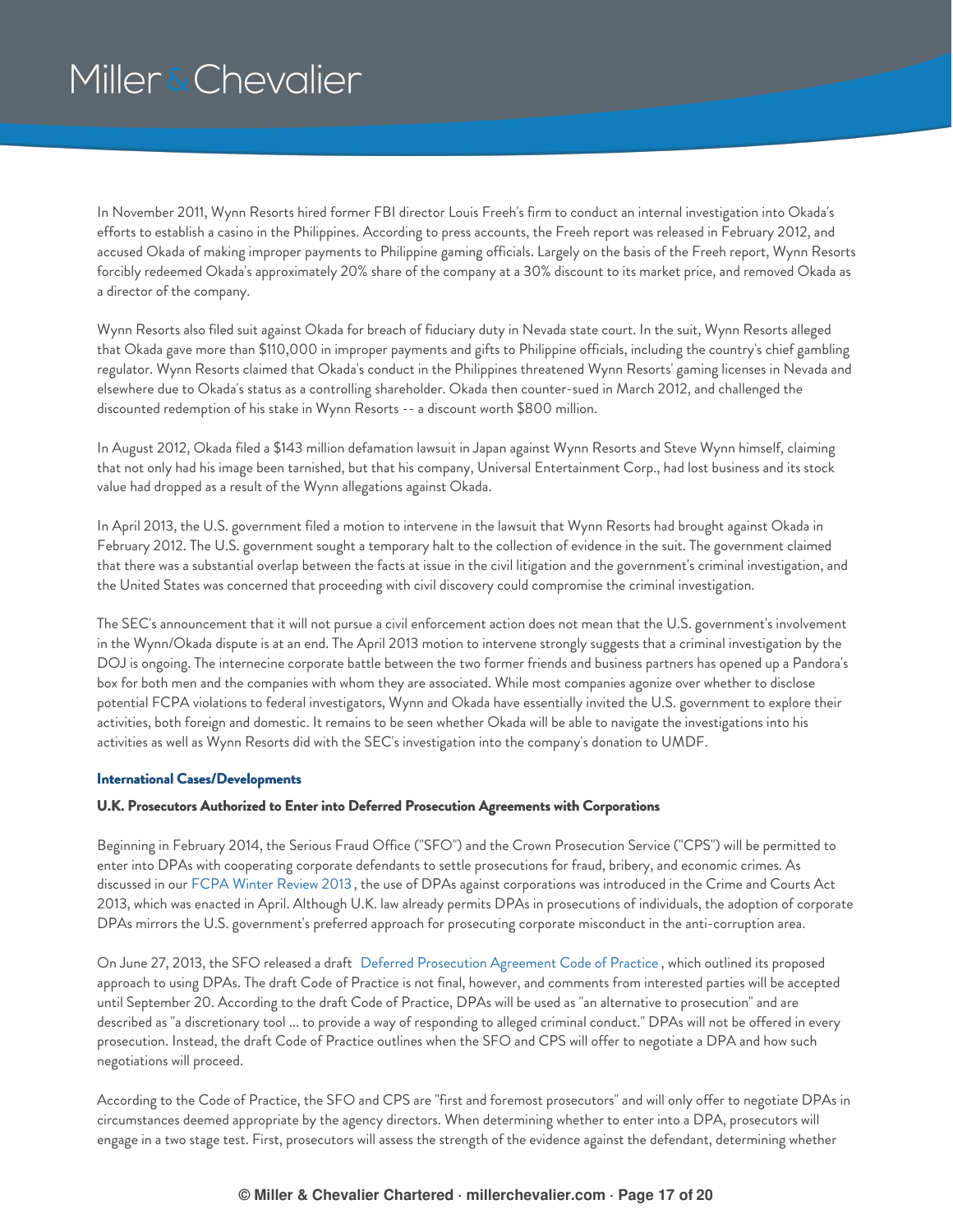the "the evidential stage of the Full Code Test in the Code for Crown Prosecutors is satisfied" or that "there is at least a reasonable suspicion that the commercial organization has committed the offence...." Second, prosecutors will assess whether the public interest "would be properly served by the prosecutor not prosecuting but instead entering into a DPA." If an alleged offense is serious in nature, the draft Code notes that it is more likely that the SFO and CPS will choose to prosecute rather than negotiate a DPA. Additional public interest factors include: the defendant's history of similar conduct; whether the "alleged conduct is part of the established business practices of the company"; the effectiveness of the company's compliance programs; whether the company has received prior warnings; failure to report the wrongdoing in a reasonable amount of time; failure to properly report the true extent of the alleged violations; economic impact on England and Wales; and the "economic harm to victims" of the alleged violations.

If the prosecutor decides to initiate a DPA negotiation, it will do so "by way of a formal letter of invitation" describing the parameters of the proposed discussion. According to an SFO press [release](https://www.sfo.gov.uk/publications/guidance-policy-and-protocols/deferred-prosecution-agreements), the DPA negotiation phase will offer the parties a chance seek agreement on a number of issues, "which may include the payment of a financial penalty, payment of compensation, and cooperation with future prosecutions of individuals." The parties must also agree upon a statement of facts giving "full particulars relating to each alleged offense." Once DPA negotiations are initiated, however, there is no guarantee that a DPA will be offered at the conclusion of discussions.

### <span id="page-17-0"></span>**Developments in Canada's Enforcement of Anti-Corruption Laws**

In recent years, the Canadian government has increased its efforts to investigate and prosecute violations of its Corruption of Foreign Public Officials Act ("CFPOA"), its equivalent of the FCPA. As discussed in prior editions of the FCPA Review, recent prosecutions by the Canadian government include Griffiths Energy International, Inc. (FCPA Spring [Review](https://www.millerchevalier.com/publication/fcpa-spring-review-2013) 2013) and Niko Resources, Ltd. (FCPA [Summer](https://www.millerchevalier.com/publication/fcpa-summer-review-2011) Review 2011), Canada's first multimillion dollar fine in an anti-bribery action. Furthermore, on June 19, 2013, Canada enacted Bill S-14, which was first explained in our FCPA [Review](https://www.millerchevalier.com/publication/fcpa-spring-review-2013) Spring 2013. This bill amends the CFPOA to include an enhanced jurisdictional scope over and stiffer penalties for foreign bribery. On June 3, 2013, the Royal Canadian Mounted Police ("RCMP") announced the creation of the RCMP [National](http://www.rcmp-grc.gc.ca/en/nation/about-division) Division, which will have centralized authority over investigating the corruption of Canadian and foreign officials.

One example of the Canadian government's increased CFPOA enforcement is the ongoing investigation of SNC-Lavalin, a Montreal-based engineering firm that is traded on the Toronto Stock Exchange. The company, which is under investigation but to date has not been formally charged, faces accusations of foreign corruption in over ten African and Asian countries. On June 26, 2012, Ramesh Shah ("Shah"), a former SNC-Lavalin vice-president, and Mohammad Ismail ("Ismail"), a former engineer, were charged under the CFPOA for alleged bribery of government officials in Bangladesh (see our FCPA [Summer](https://www.millerchevalier.com/publication/fcpa-summer-review-2012) Review 2012). In April 2013, the World Bank Group [debarred](http://www.worldbank.org/en/news/press-release/2013/04/17/world-bank-debars-snc-lavalin-inc-and-its-affiliates-for-ten-years) SNC-Lavalin and 100 of its affiliates from working on World Bank-funded projects for ten years due to alleged misconduct in Bangladesh, Cambodia and elsewhere. The debarment may be reduced to eight years if SNC-Lavalin complies with all conditions of the debarment agreement.

Due to a publication ban in the Canadian government's case against Shah and Ismail, the exact contours of SNC-Lavalin's bribery scheme are unknown. However, a Canadian Broadcasting Corporation ("CBC") [article](http://www.cbc.ca/news/canada/snc-lavalin-international-used-secret-code-for-bribery-payments-1.1386670) recently reported that SNC-Lavalin International Inc. ("SLII"), a division of the company that focuses on designing and supervising large-scale international construction projects, allegedly paid millions of dollars in bribes to obtain contracts funded by international financial institutions such as the World Bank and African Development Bank. According to a [World](http://archive.thedailystar.net/newDesign/news-details.php?nid=265294) Bank letter to Bangladesh's Anti-Corruption Commission, SLII managers and employees used the terms "CC" or "PCC" to describe hidden "project consultancy costs" or "project commercial costs," which were "a euphemism used ... to indicate the costs of the bribes to be paid."

According to one ex-SLII employee in Nigeria interviewed by the CBC, Shah often directed the employee to deliver cash to Nigerian government officials in charge of a World Bank-funded sewage project in Nigeria's Bauchi state. The CBC reported that the employee paid the Nigerian officials out of his own pocket and was then reimbursed by SLII. The article further alleged that the Bauchi project included a "PCC" line item in company accounting records.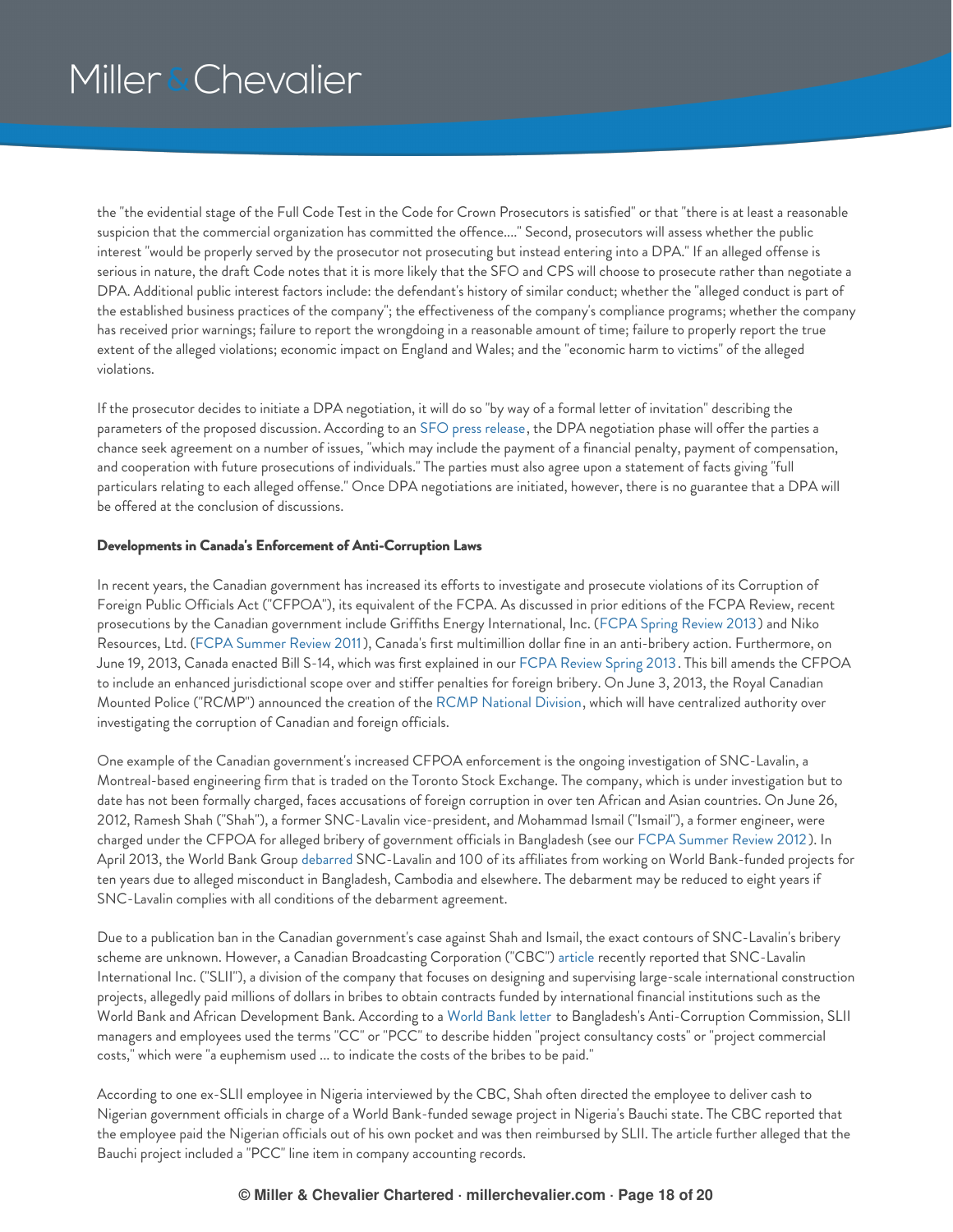As the CBC [reports](http://www.cbc.ca/news/canada/story/2013/05/23/snc-lavalin-probe-assets-frozen.html), the RCMP's probe of SNC-Lavalin continues to expand. In addition to the above charges, the RCMP is [investigating](http://www.cbc.ca/news/business/story/2013/01/25/business-snc-lavalin.html) allegations that former SNC-Lavalin executive vice president of construction Riadh Ben Aissa paid approximately \$160 million Cdn in bribes to the son of Moammar Gadhafi to obtain business in Libya. Furthermore, SNC-Lavalin's CEO Pierre Duhaime resigned last year after being charged with overseeing corruption to secure a contract to build a new hospital in Montreal. The RCMP was alerted to these alleged violations by Swiss authorities investigating SNC-Lavalin's activities in Libya and Tunisia.

In response to the corruption allegations, SNC-Lavalin recently [announced](http://www.snclavalin.com/news.php?lang=en&id=2104) a 90-day amnesty program in which it promised not to fire or make claims for damages against employees who voluntarily report violations of the company's code of ethics. The program excludes high-level executives and employees who personally profited from misconduct.

### <span id="page-18-0"></span>**Brazil Bolsters Anti-Bribery Law**

On July 4, 2013, the Brazilian Senate approved a bill known as the "Clean Company Act" (the Bill of Law 6.826/2010) that would significantly expand the country's anti-bribery legal framework. The nation's Chamber of Deputies had previously approved the bill on April 24, 2013. President Dilma Rousseff is expected to sign the bill into law before September 2013. The Clean Company Act would thereafter take effect in early 2014.

The Clean Company Act would represent a significant step forward for Brazil in meeting its obligations under the OECD Convention on Combating Bribery of Foreign Public Officials in International Business. The Act would make it unlawful "to promise, offer or give, directly or indirectly, an undue advantage to a public agent or to a third person related to the public agent." The Act would cover other misconduct as well, such as fraud and bid rigging in public procurements.

Significantly, the Clean Company Act would establish civil and administrative liability for legal entities, like companies of any corporate model, foundations, and associations. Previously, liability for corrupt acts in Brazil had been limited to individuals. When the Act is adopted, companies will be liable for the corrupt acts committed on their behalf by directors, officers, employees and agents.

The Act would cover bribery of Brazilian officials and also provide for extraterritoriality, extending to Brazilian entities that engage in corrupt acts outside of Brazil. It would also apply to non-Brazilian entities that have offices, branches, or representation within Brazil.

The Act would also strengthen penalties for bribery offenses. Companies would be subject to administrative fines of between 0.1% and 20% of the gross revenue of the legal entity in the previous year. If gross revenue cannot be determined, a fine of between R\$6,000 (approximately US\$3,000) and R\$60,000,000 (approximately US\$30,000,000) would be applied. Total fines would be limited to the total amount of goods or services contracted or sought. For judicial actions, possible sanctions include the seizure of assets gained from the misconduct, dissolution of the legal entity, confiscation, and debarment from receiving public incentives or financing for one to five years.

For administrative penalties, the law would apply a strict liability standard. Thus, companies would be held liable without a showing of intent or fault, including liability for the acts of third parties without a showing that a company individual knew or approved those acts. Judicial actions would require the showing of intent or fault, except for purposes of the sanction of seizure of assets.

The Clean Company Act would also establish for successor liability for companies that acquire targets that committed violations. The fines and damages that can result from successor liability would be limited to the value of the assets transferred.

The Act would also establish a leniency program for companies wishing to cooperate with government investigations, allowing fines to be reduced by up to two thirds. In applying penalties, credit could be given to companies that have strong compliance programs in place, described as "internal integrity mechanisms and procedures, audit procedures, and reporting channels for denouncing irregularities in applying codes of conduct and ethics within the company." The federal government would be tasked with drafting